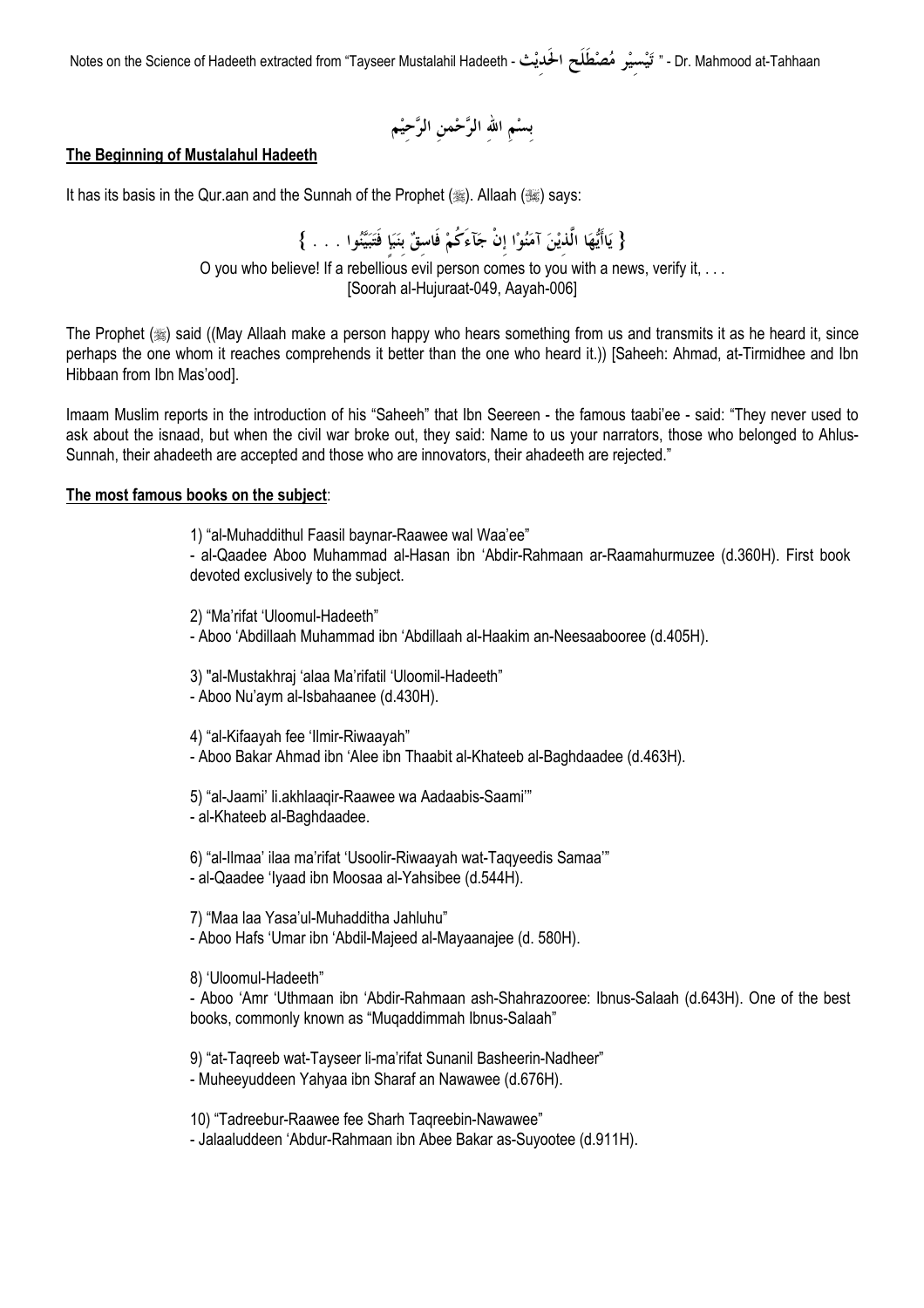11) "Nazmud-Durar fee 'Ilmil Athar" - Zainuddeen 'Abdur-Raheem ibn al-Husayn al-'Iraagee (d.806H).

12) "Fat-hul Mugheeth fee Sharh Alfiyyatil Hadeeth" - Muhammad ibn 'Abdir-Rahmaan as-Sakhaawee (d.902H).

13) "Nukhbatul Fikr fee Mustalah Ahlil Athar" - al-Haafiz ibn Hajar al-'Asgalaanee (d.852H).

14) al-Manzoomatul Baiqooniyyah" - 'Umar ibn Muhammad al-Baigoonee (d.1080H).

15) "Qawaa'idut-Tahdeeth" - Jamaaluddeen al-Qaasimee (d.1332H).

## Initial definitions:

'ilmul mustalah -

علُمُ

The knowledge of the principles and rules by which the state of the isnaad (chain) and the text (matan)  $\overline{a}$ may be known as regards acceptance or rejection. It's usefulness therefore lies in its making possible the distinction between authentic and weak hadeeth

# al-hadeeth - اَلْحَديْث

- Linguistically Something new
- That which is attributed to the Prophet (#) as regards words, actions or tacit approval, physical features Technically and characteristics

# al-khabar -

| Linguistically - | <b>News</b>                                                 |
|------------------|-------------------------------------------------------------|
| Technically      | - There are three sayings :                                 |
|                  | 1) It is the same as "al-hadeeth"                           |
|                  | 2) That which is related from other than the Prophet (, and |
|                  | 3) That related from the Prophet (, or other than Him       |

# الأَثَر - al-athar

| Linguistically - A remnant |                                                                   |
|----------------------------|-------------------------------------------------------------------|
|                            | Technically - There are two sayings :                             |
|                            | 1) It is the same as "al-hadeeth", and                            |
|                            | 2) Sayings and actions attributed to the Companions and Taabi'een |

# al-isnaad - الإسْنَاد

Has two meanings:

1) Ascribing the hadeeth back to the one who said it - connecting the chain of narration, and 2) The chain of narrators which reaches back to the text - which is the same as "as-sanad"

# as-sanad -

- A support Linguistically  $\mathcal{L}^{\text{max}}$
- Technically The chain of narrators which reaches the text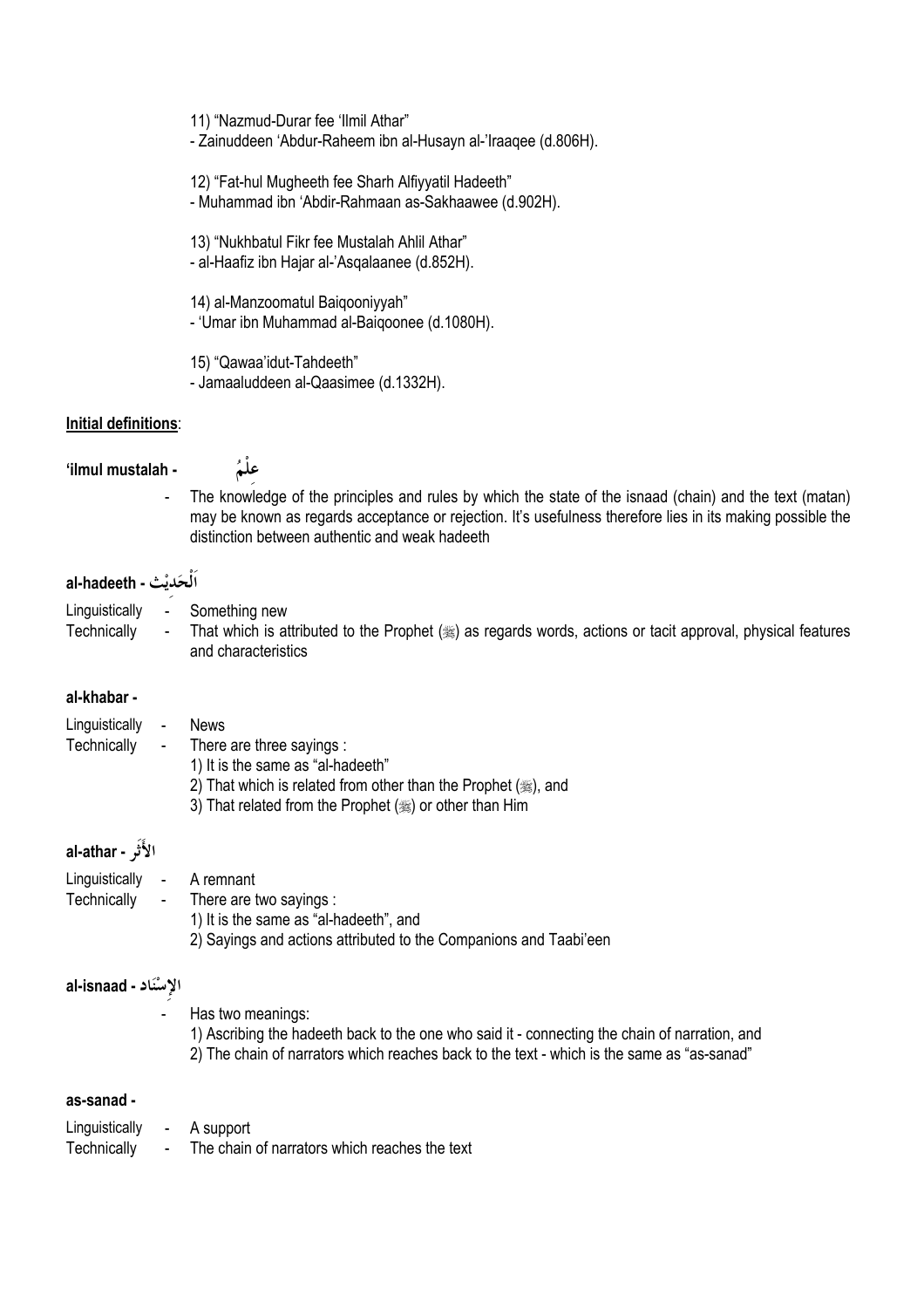### al-matan -

- Linguistically A hard protruding part of the earth
- Technically That which the chain of narration ends at (the text)

### al-musnad -

- Linquistically -That which has been attributed to someone
- Technically It has three meanings :
	- 1) Every book arranged according to the narration's of each Companion separately
	- 2) The hadeeth which is traced back to the Prophet (5), (marfoo') with a connected isnaad (muttasil), and
	- 3) The "sanad"

# اَلْمُسْند - al-musnid

He who narrates the hadeeth with its isnaad

## al-muhaddith -

 $\overline{a}$ He who occupies himself with the science of hadeeth - with both the sciences of the texts and the chains of narration - and he knows a great many narrations and the condition of their narrators

# al-haafiz - اُلْحَافِظْ

- There are two sayings :
	- 1) He is the same as the muhaddith, and
	- 2) He is of a higher standard such that what he knows at every stage is more than what he does not know

# al-haakim - اَلْحَاكم

He who has knowledge comprehending almost all of the ahaadeeth such that only a very few escape him

# Classification of the hadeeth as regards the state in which it reaches us:

مُتَوَاتِرِ - So if it has many chains of narration - without a particular limit - then it is **mutawaatir** 

And if its chains of narration are limited to a particular number - then it is al-aahaad -

# al-mutawaatir - اَلْمُتَوَاتِر

- Linguistically -Succession, consecutive
- That which is narrated by such a large number of people that it is impossible that they have invented a lie Technically Its Conditions:
	- 1) That it be narrated by a large number of people. Scholars differ about the actual number required
	- 2) That this number is found in every level of the isnaad
	- 3) That it is impossible that they could have gathered together upon a lie

### Classes of al-mutawaatir:

(mutawaatir in wording) اَلْمُتَوَاترُ اللَّفْظَى - al-mutawaatirul-lafzee (1

That whose wording and meaning are mutawaatir. e.g. The hadeeth ((He who deliberately lies upon me then let him take his place in the Fire.))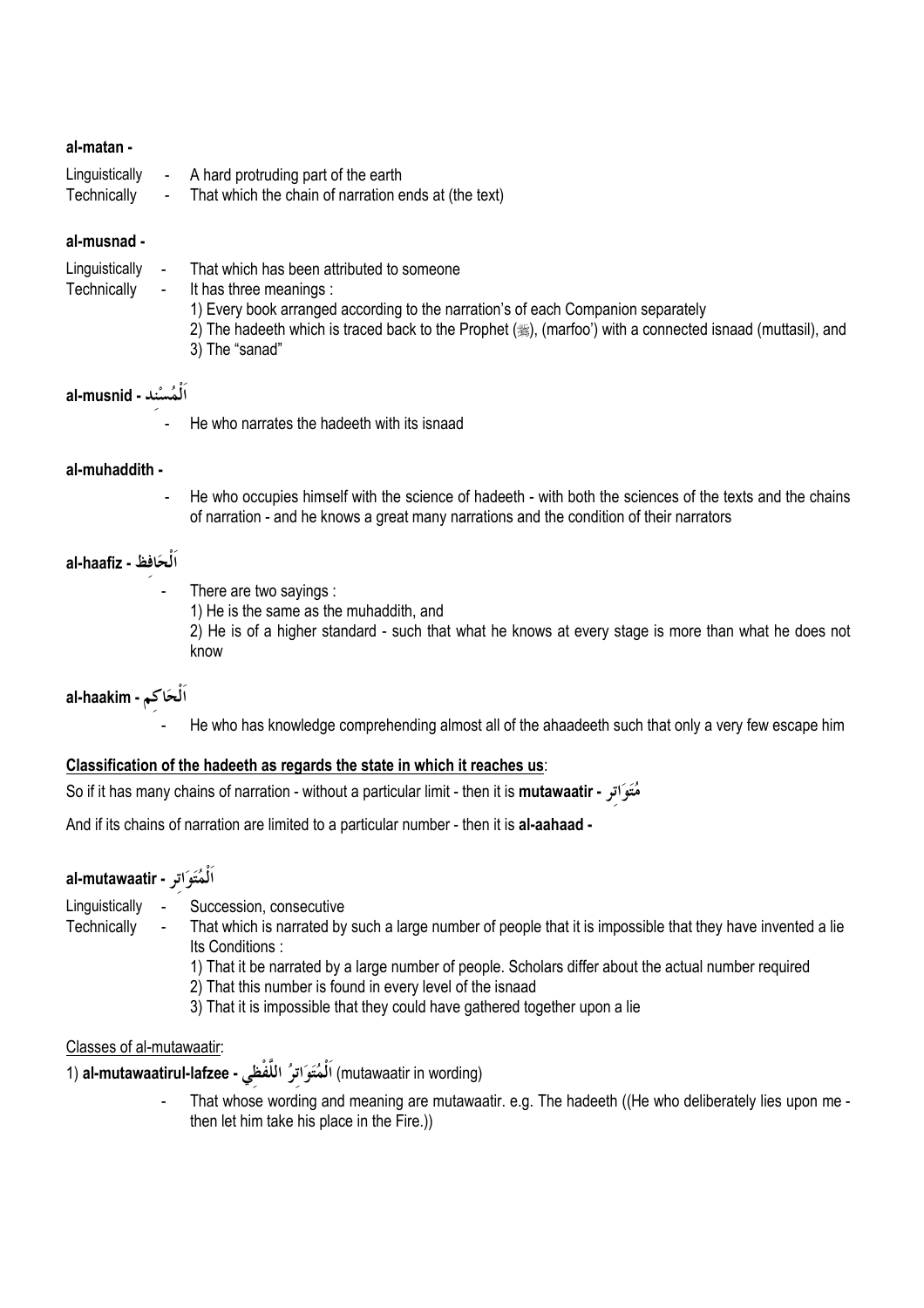# (mutawaatir in meaning) اَلْمُتَوَاتِرُ الْمَعْنَوِ - al-mutawaatirul ma'nawee (2

i.e. the hadeeth of raising the hands in du'aa - which is reported in about a hundred ahaadeeth, all of them stating that He (#) raised his hands in du'aa - but referring to different occasions - so the mention of each case is not mutawaatir, but the common factor - that He (1) raised his hands, is.

The most famous books of mutawaatir hadeeth :

1) "al-Azhaar al-Mutanaathirah fil Akhbaaril Mutawaatirah" - as-Suyootee.

2) "Qutuful Azhaar" - as-Suyootee.

3) "Nazmul Mutanaathir minal Hadeethil Mutawaatir" - Muhammad ibn Ja'far al-Kattaanee.

### khabarul aahaad -

- Linguistically Plural of "one"
- That which does not fulfill the conditions of the mutawaatir Technically  $\blacksquare$ 
	- Its divisions according to its number of chains :
		- 1) mash-hoor -

عَزِيْزِ - azeez' (2

غَرِيْب - ghareeb (3

### al-mash-hoor -

Linguistically "Well-known"

Technically That which is narrated by three people or more at every level, but does not reach the condition of the mutawaatir

# اَلْمُسْتَفِيْضِ - al-mustafeed

- Linguistically -That which has been spread or poured forth
- Technically There are three savings :
	- 1) That it is the same as "al-mash-hoor",  $\overline{a}$ 2) It is more particular - both ends of its isnaad must be equal, 3) It is more general than "al-mash-hoor".

"al-mash-hoor" - other than its technical meaning:

It is sometimes used to mean that a hadeeth which is merely well-known amongst the people, without having the conditions for the technical "mash-hoor". This includes :

- 1) That which has a single isnaad.
- 2) That which has more than one isnaad, and
- 3) That which has no isnaad at all.

The types of "al-mash-hoor" other than the technical mash-hoor:

1) "mash-hoor" to the people of hadeeth particularly, e.g. the hadeeth of Anas: "that Allaah's Messenger (ﷺ) made qunoot for a month after rukoo' invoking against Ri'l and Dhakwaan." [al-Bukhaaree and Muslim]

2) "mash-hoor" to the people of hadeeth, the scholars and the common people, e.g. "The Muslim is he whom the Muslims are safe from his tongue and his hand." [al-Bukhaaree and Muslim]

3) "mash-hoor" to the fugahaa (scholars), e.g. The most hated of the permissible to Allaah is divorce." [Da'eef Aboo Daawood, Ibn Maajah and al-Haakim]

4) "mash-hoor" to the scholars of "usool" (principles of figh), e.g. "Mistakes and forgetfulness have been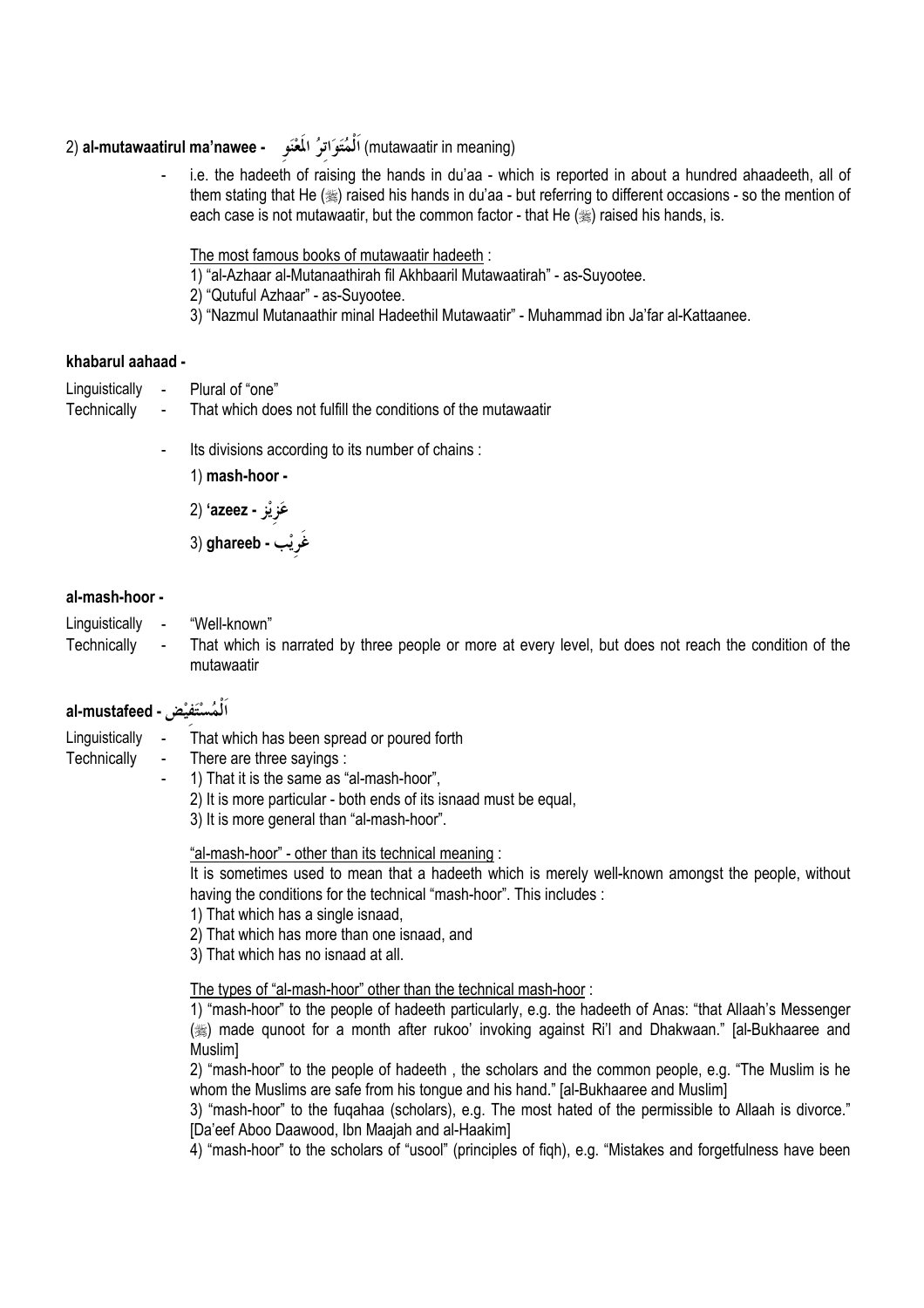set down (forgiven) for my Ummah and that which they are forced to do." [Saheeh at-Tabaraanee from Thawbaanl

5) "mash-hoor" to the people of arabic grammar.

6) "mash-hoor" to the common people.

The most famous books of those ahaadeeth common upon the tongues of the people :

1) "al-Magaasidul Hasanah fee Mashtahara 'alal Alsinah" - as-Sakhaawee.

2) "Kashful Khafaa wa mazeelul ilbaas fee Mashtahara minal hadeeth 'alaa Alsinatin-Naas" - al-'Ailoonee.

3) "Tamveezut-Tavvib minal Khabeethi feemaa vadurroo 'alaa Alsinatin Naasi minal hadeeth" - Ibn ad-Dayba' ash-Shaybaanee.

# اَلْعَزِيْز - al-azeez

Linguistically Either "rare" or "strong"

Technically

That which is narrated by no less than two narrators at every level, e.g. The hadeeth ((None of you believes until I am more beloved to him than his father, his son and all the people.)) [al-Bukhaaree and Muslim]. It is narrated from the Prophet (ﷺ) by Anas from Qataadah and 'Abdul-'Azeez ibn Suhayb, and from Qataadah by Shu'bah and Sa'eed.



# al-ghareeb - v

Linguistically

Technically

The singular

The hadeeth which at some stage is narrated only by a single narrator - either in every stage of the isnaad, or at a single point.

# Also called "al-fard" :

In the view of al-Haafiz ibn Hajar "al-fard" and "al-ghareeb" are the same, except that "al-fard" is usually used to refer to "al-fardul mutlag" (that which is reported by a single Companion), and "al-ghareeb" to refer to "al-fardun-nisbee" (which occurs later in the isnaad).

# Its types according to where it occurs in the isnaad:

1) **al-ghareebul mutlaq** (absolute) ٱلْغَرِيْبِ الْمُطْلَقِ (absolute) (1 al**-**ghareebul mutlaq

- That which occurs at the root of the isnaad - being narrated by a single Companion, e.g. the hadeeth ((Verily actions are but by intentions.)) [Reported only by 'Umar ibn al-Khattaab ( $\gg$ )]

# 2) al-ghareebun-nisbee (relative) اَلْغَرِيْب النِّسْبِي) (al-ghareebun-nisbee (relative) اَلْغَرِيْب

- That which is narrated by more than one narrator to begin with, then somewhere in the isnaad one of its narrators has only one person narrating from him.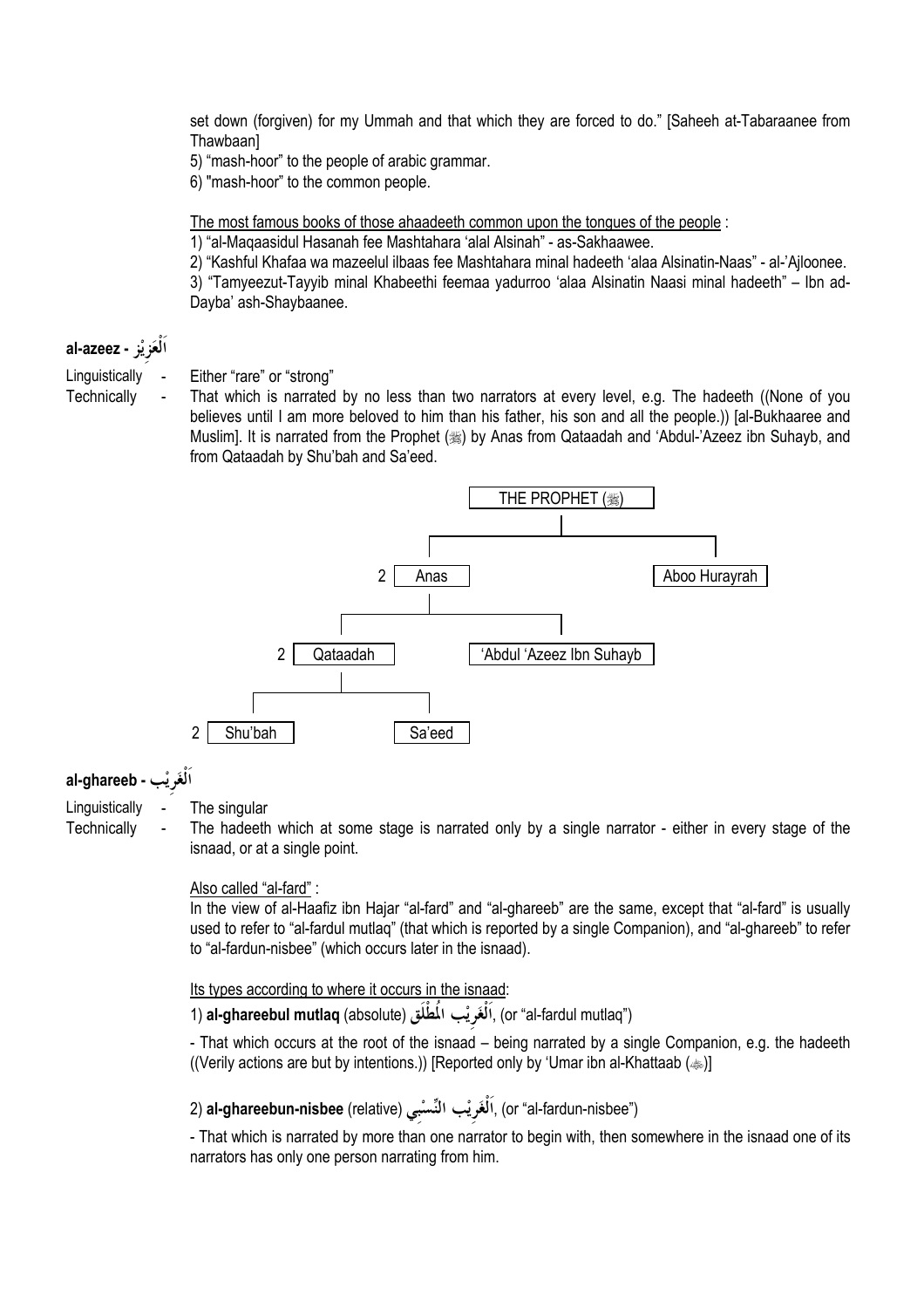Types of ghareeb-nisbee :

1) Its being reported only by a certain thigah (reliable) narrator. Such as their saying: No reliable person narrates it except so and so.

2) Only a certain person narrates it from another particular person. Such as their saying: Only so and so narrates it from so and so - even though it might have other chains through other narrators.

3) It being only narrated by people of a certain town or land. Such as their saying: It is only narrated by the people of Makkah, or the people of Shaam.

4) It is reported from the people of one land by the people of another particular land. Such as their saying: It is reported only by the people of Basrah from the people of al-Madeenah, etc.

Another classification - As regards whether the singularity is in the text or the isnaad:

1) ghareeb in its matan (text) and isnaad, i.e. That whose text is reported only by a single narrator.

2) ghareeb in its isnaad but not in its matan, i.e. a hadeeth reported by a group of Companions, but one of them has only a single person who narrates it from him, so it is ghareeb through that chain and at-Tirmidhee describes that as "ghareeb min haadhal wajh."

Famous works concerning "al-ghareeb" :

1) "Gharaa.ib Maalik" - ad-Daaraqutnee.

2) "al-Afraad" - ad-Daaraqutnee.

3) "The Sunnahs which are particular to people of a particular land". ["as-sunanil-latee tafarrada bikulli sunnah minhaa ahlul baldatin"] - Aboo Daawood.

The division of al-khabarul aahaad as regards the strength's and weakness's :

1) Acceptable - مَقْــبُوْل (maqbool) - That found to be reported by truthful and acceptable narrators. Its ruling is that it is obligatory to accept and act upon it.

mardood) - That not found to be reported by truthful and acceptable narrators. Its) مَسْرِ دُوْد - Rejected (2 ruling is that it is not accepted as evidence nor acted upon.

al-khabarul magbool (acceptable reports) - Its two major types are saheeh (authentic) and hasan (good) which then further break down into:

1) saheeh - صَحيْح - saheeh on its own,

2) saheeh li-ghayrihi - صَحيْح لغَيْره - saheeh due to support of others,

- 3) hasan li-dhaatihi حَسَنِ لذَاته hasan on its own, and
- 4) hasan li-ghayrihi حَسَن لغَيْره hasan due to support of others.

# as-saheeh - الصَّحيْح

Linquistically -Sound/healthy

Technically

That whose isnaad is connected through "just" ('adl) and precise (daabit) narrators from beginning to end, not being shaadhdh or having a hidden defect ('illah).

The five conditions :

directly from the person he is narrating from, from the start of the isnaad to the end.

 $2)$  al-'adaalah  $-$ - That all of its narrators are 'adl (just); i.e. Muslim, Of age (baaligh), Sane ('aagil),

Not an open sinner (faasig), and not having bad manners and habits (makhroomul maroo.ah).

3) That all of its narrators are daabit (precise), which is of two kinds: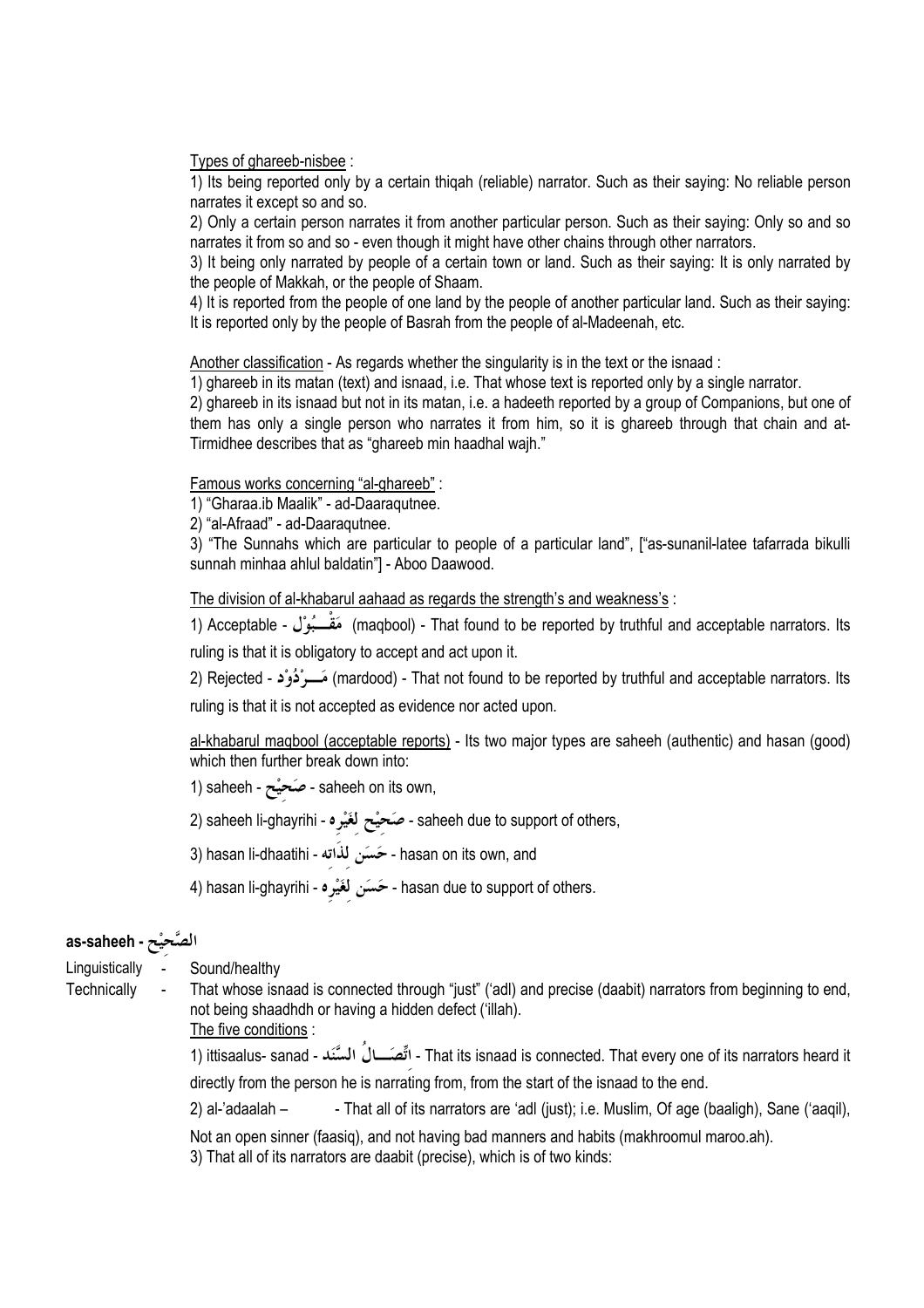precision of the heart) - that he memorises it correctly and transmits it as he (precision of the heart) - that he memorises it correctly and transmits it as he heard it and that he understands it if he is reporting its meaning.

(precision of writing) - that he correctly writes it down, preserves it an makes ضبَّطُ الكتَابِ - dabtul kitaab sure that it is passed on correctly.

- That it is not shaadhdh. And the shaadhdh is when the reliable - عَـــدَمُ الشُّـــذُوْذ - adamush shuthooth narrators contradicting those who are more reliable than him.

5) 'adamul 'illah – عَـــدَمُ العلَّـــة – That it does not contain ('illah) hidden weakness. The 'illah is a nonapparent factor which affects the authenticity of the hadeeth, whilst the isnaad appears to be free from it, e.g. a hidden gap in the isnaad.

If any of these five conditions are not fulfilled then the isnaad will not be saheeh.

### The ruling regarding the saheeh hadeeth:

It is obligatory to act upon it according to the consensus of the scholars of hadeeth and all those whose word is counted from the scholars of usool and figh. It is a proof in the sharee'ah and it is not permissible for anyone to leave off acting upon it.

### The most authentic isnaads:

In the view of al-Bukhaaree the most authentic isnaad is: Maalik from Naafi' from Ibn 'Umar, IThis isnaad is known as "silsilatudh-dhahab" (the chain of gold)].

In the view of Ishaag ibn Raahawaih and Ahmad the most authentic is: az-Zuhree from Saalim from Ibn 'Umar.

In the view of Ibn al-Madeenee and al-Fallaas it is: Ibn Seereen from 'Abeedah from 'Alee.

In the view of Ibn Ma'een it is: Al A'amash from Ibraaheem An-Nakha'ee from 'Algamah from 'Abdullaah ibn Mas'ood.

In the view of Ibn Abee Shaybah it is: az-Zuhree from 'Alee Ibn al-Husayn from al-Husayn from 'Alee.

### The first book written to include only the saheeh:

"Saheehul Bukhaaree" which was followed by "Saheeh Muslim". The more authentic of the two being "Saheehul Bukhaaree".

### Neither al-Bukhaaree nor Muslim tried to gather all of the authentic ahaadeeth in their books:

Saheehul Bukhaaree contains 7.275 ahaadeeth including repetitions and about 4.000 without repetitions. Saheeh Muslim contains about 12,000 with repetitions and about 4,000 without.

### Which of the hadeeth of al-Bukhaaree and Muslim have the ruling of being definitely saheeh?:

Only the hadeeth which they report with a connected isnaad are so counted. As for those which are reported with a narrator or narrators missing from the start of the isnaad, then they are termed almu'allag - ٱلْمُعَلَّـــق . al-Bukhaaree often does this in the chapter headings, but not within the text of his

book. And these narrations are of two types:

1) That which is reported with certainty, e.g. he said, he ordered, he mentioned - then that is judged to be saheeh from the person it is narrated from.

2) That reported without certainty, e.g. it is said that, it is reported that (using the passive tense), then that does not carry the automatic ruling of it being saheeh.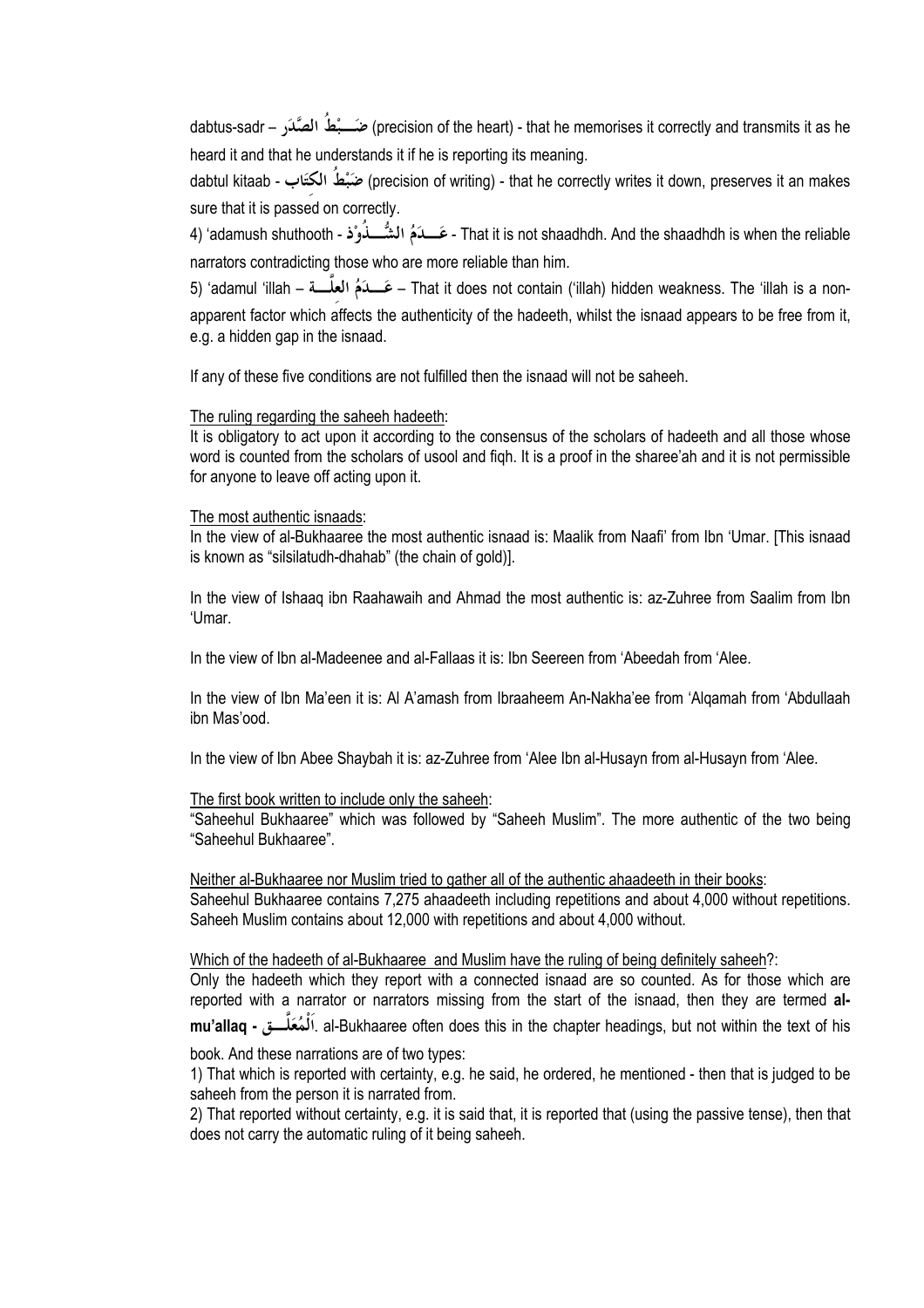Levels of authenticity:

- 1) That reported by both al-Bukhaaree and Muslim.
- 2) That reported by al-Bukhaaree alone,
- 3) That reported by Muslim alone,
- 4) That fulfilling the conditions of both al-Bukhaaree and Muslim, but not reported by them,
- 5) That fulfilling the conditions of al-Bukhaaree, but not reported by him.
- 6) That fulfilling the conditions of Muslim, but not reported by him,
- 7) That authenticated by others, not fulfilling the conditions of both al-Bukhaaree or Muslim.

### al-hasan -

- Good/handsome. Linguistically
- Technically
- Ibn Hajar explains it to be that which fulfills the conditions of the "saheeh" except that the precision of one or more of its narrators is of lesser standard, i.e. it fulfills all of the conditions (1) to (5) except that condition (3) is met to a lesser degree, therefore the isnaad falls from the standard of saheeh to that of

being hasan. This is the definition of the hasan li-dhaatihi - لذاته

It's ruling: It is the same as for saheeh even though it is below it in strength Regard the saying:

1) "hadeeth saheehul isnaad" - "A hadeeth whose isnaad is saheeh".

2) This is of lesser standard than the saying "hadeeth saheeh" - "a saheeh hadeeth", since (1) may only mean that the isnaad in itself is "saheeh" but may contradict something more authentic or still have a hidden defect. However, the term "hadeeth saheeh" (2) means that all five conditions have been met. If however (1) is used by a dependable Haafiz of hadeeth, then it should mean that the text is also saheeh since it is not usual for hidden defects to be present or for it to contradict something more sound.

The saying of at-Tirmidhee and others:

hasan-saheeh - حَسَن صَحيْح

This has been explained by Ibn Hajar and agreed to by as-Suyootee as follows:

1) If the hadeeth has two isnaads or more, then it means that one isnaad is saheeh and the other is hasan.

2) If the hadeeth has only one isnaad - then it means that it is saheeh in the view of some scholars, hasan in the view of others.

# :(saheeh due to support) الصَحيْح لغَيْره - as-saheeh li-ghayrihi

This is the hadeeth which is hasan in itself but is narrated with another chain like it or stronger than it, which supports it and raises it to the level of saheeh. So it is higher in level than the hasan li-dhaatihi, but lower than the saheeh li-dhaatihi.

# :(hasan due to support) اَلْحَسَنُ لغَيْرِه - al-hasan li-ghayrihi

It is the hadeeth which is originally da'eef, but has other chains of narration, and the reason for its original weakness is not sinfulness of any narrator of his being a liar. So such a hadeeth may be raised to the level of hasan if two conditions are met:

1) That it is narrated through one or more chains of narration besides the original chain, and that the other chain is similar to it or stronger than it, and

2) That the reason for the original weakness was either someone's having a poor memory, or a missing link in its chain, or one of its narrators being unknown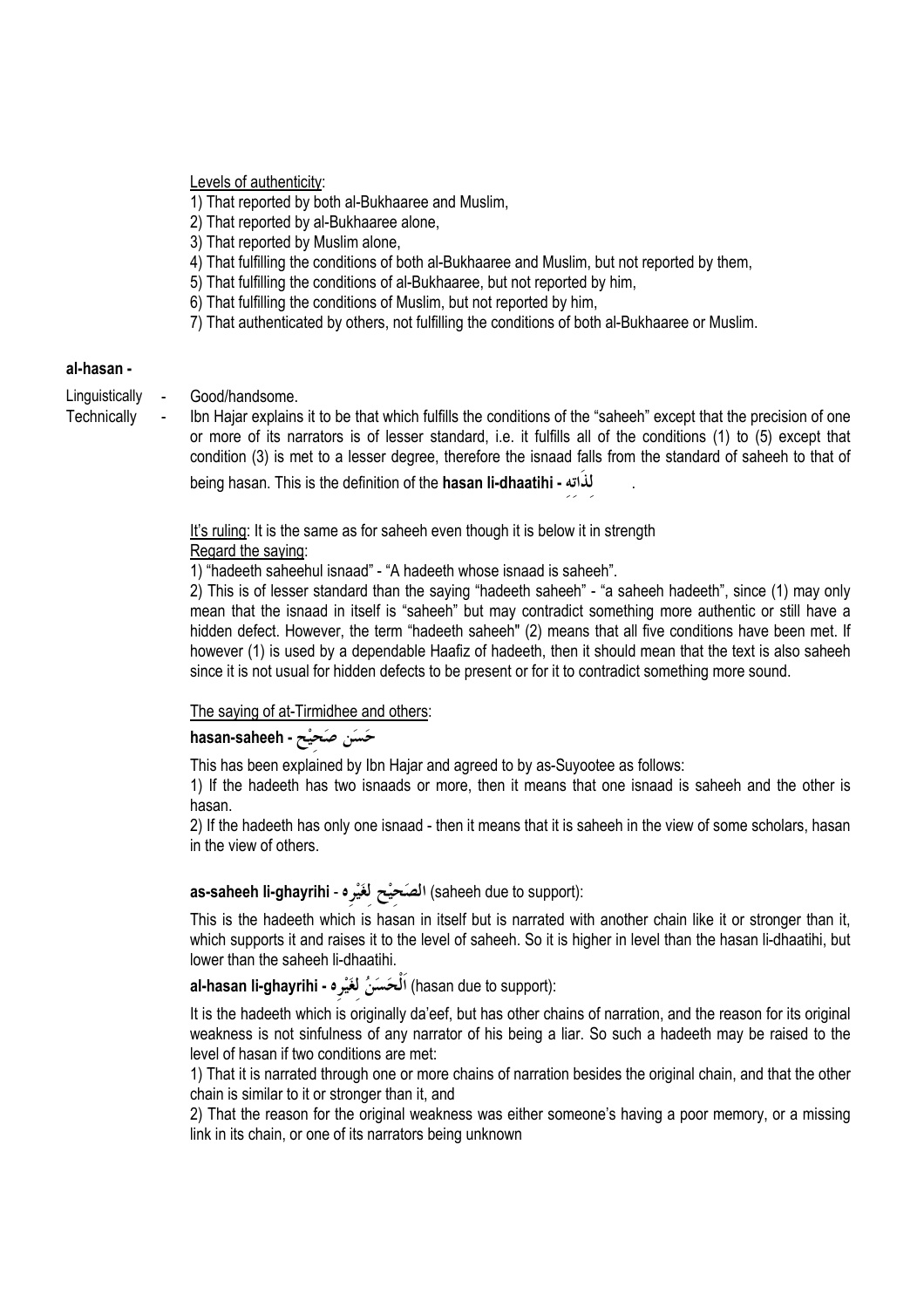So it is of lesser level than the hasan li-dhaatihi, therefore if any contradiction occurs the hasan li-dhaatihi is given precedence.

The ruling for it: It is acceptable and used as proof.

Those ahaadeeth which are given precedence due to outside factors:

They are of different types, the most famous being:

1) Those ahaadeeth reported by al-Bukhaaree and Muslim in their "Saheehs".

2) Those ahaadeeth which are reported by various isnaads, all of them free from weakness or hidden defects.

3) Those whose isnaads are made up of prominent scholars, e.g. that reported by Imaam Ahmad, from Imaam ash-Shaafi'ee, from Imaam Maalik.

So if there is any contradiction, ahaadeeth such as these are given preference.

### al-muhkam wal mukhtalif in hadeeth:

### al-muhkam -

- That which is firm Linguistically -
- Technically The acceptable (magbool) hadeeth which is not contradicted by anything of a similar type. Most  $\Box$ ahaadeeth are of this kind.

# : مُخْتَلِفُ الْحَدِيْثِ - mukhtaliful hadeeth

It is the acceptable hadeeth which has something like it which contradicts it, though it is able to harmonise them.

What is to be done if two acceptable ahaadeeth are found to be contradictory?:

The following process is to be followed:

1) If it is possible to harmonise them, then that must be done, and they then should both be acted upon.

2) If it is in no way possible to harmonise the two, then:

1) If it is known that one abrogates the other, then we take and act on the abrogating and leave the abrogated:

2) We give preference to one over the other due to one of the different ways of doing so, and there are more than fifty of them;

3) And if we cannot find any way to prefer one over the other, then we cease acting on either of them until we are able to prefer one.

The most famous books on the subject:

1) "Ikhtilaaful Hadeeth" - Imaam ash-Shaafi'ee.

2) "Ta.weel Mukhtaliful Hadeeth" - Ibn Qutaybah.

3) "Mushkilul Aathaar" - at-Tahaawee.

# ناسخُ الحَديْث و مَنْسُوْخُه - (haasikhul hadeeth wa mansookhuhu (the abrogating and abrogated ahaadeeth

- Removal and convevance. Linguistically
- Technically Allaah's  $\frac{100}{200}$  replacing a former ruling with a later one.

Knowledge of it is one of the most important and yet hardest of the branches of knowledge. The most prominent of those well-versed in it was Imaam ash-Shaafi'ee. Imaam Ahmad said: "We did not know the generally applicable from the explained, nor the abrogating hadeeth from the abrogated until we sat with ash-Shaafi'ee.

How is the abrogated and the abrogating known?: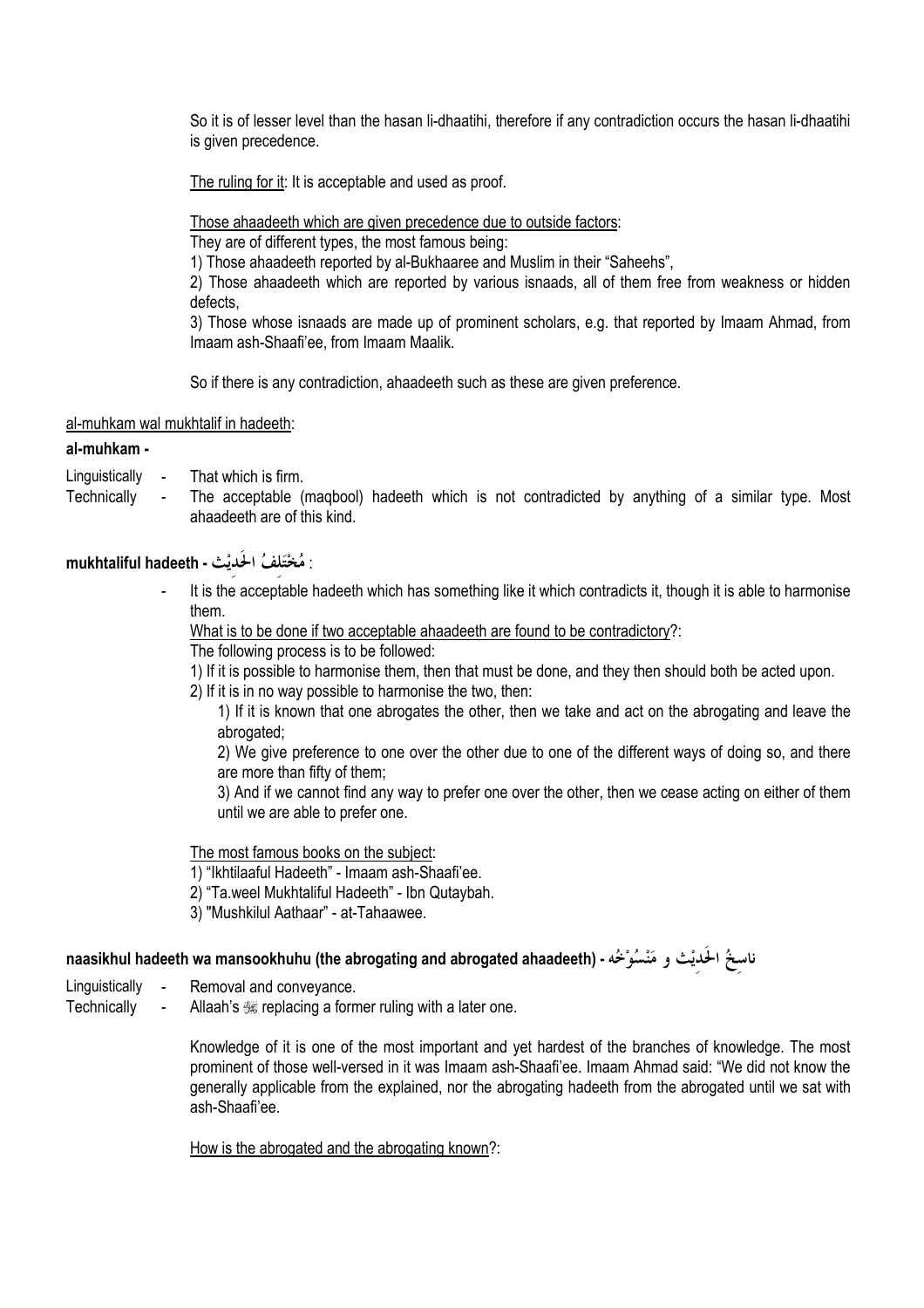It is known in one of the following ways:

1) If Allaah's Messenger (ﷺ) clearly states so himself, e.g. the hadeeth of Buraydah in "Saheeh Muslim": (I used to forbid you from visiting the graves, so (now) visit them since they will remind you of the Hereafter.))

2) By the saying of a Companion, e.g. the saying of Jaabir (...): "The latter of the two actions from Allaah's Messenger (1) was to leave wudoo from that touched by fire." [The 4 Sunan]

3) By knowing the dates of each, e.g. the hadeeth of Shaddaad ibn Aws: ((The cupper and the one cupped have both broken their fast.)) [Aboo Daawood], which is abrogated by the hadeeth of Ibn 'Abbaas "that the Prophet (ﷺ) had himself cupped whilst in ihraam and fasting." [Muslim], since in some narrations of the hadeeth of Shaddaad there occurs that it was in the time of the conquest of Makkah, and Ibn 'Abbaas went along with him in the Farewell Haii.

4) By the evidence of iimaa'. Iimaa' does not itself abrogate anything, but is an evidence that abrogation has taken place.

Famous works on the subject:

1) "al-l'tibaar fin-Naasikh wal Mansookh minal Aathaar" - al-Haazimee.

2) "an-Naasikh wal Mansookh" - Imaam Ahmad.

3) "Taireedul Ahaadeethil Mansookhah" - Ibn Jawzee.

### al-khabarul mardood (rejected narration's) -

- There are many types, but they are mostly due to one of two reasons:
- 1) Something missing in the isnaad, and
- 2) Narrators being unacceptable.

### ad-da'eef - الضَّعيْف

- Linguistically -Opposite of the strong.
- Technically That which does not fulfill the conditions of the hasan hadeeth, due to the absence of one or more of its conditions. And just as there are levels of the saheeh, there are levels of the weak. The weaker the narrators are then the weaker it becomes, ranging through:
	- da'eef (weak) خَبَعيْف da'eef
	- da'eef jiddan (very weak) شَعِيْف جدًّا -
	- وَاهي qaahee (baseless) -
	- munkar (weak and contradicting something more authentic) -
	- mawdoo' (fabricated) -, the worst of the rejected reports.

### The weakest of isnaads:

The weakest of isnaads with regard to Aboo Bakar (<a>>>>>) is: Sadaqah ibn Moosaa ad-Daqeeqee from Fargad as-Sabakhee from Murrah at-Tayyib from him.

The weakest of isnaads of the people of Shaam is: Muhammad ibn Qays al-Masloob from 'Ubaidullaah ibn Zahr from 'Alee ibn Yazeed from al-Qaasim from Aboo Umaamah (...).

The weakest of isnaads with regard to Ibn 'Abbaas () is as-Suddee as-Sagheer Muhammad ibn Marwaan from al-Kalbee from Aboo Saalih from him. [Ibn Hajar says: "This is not the Chain of Gold (silsilatudh-dhahab), rather it is the Chain of Lies (silsilatul kadhib).

### The ruling regarding acting on the da'eef hadeeth: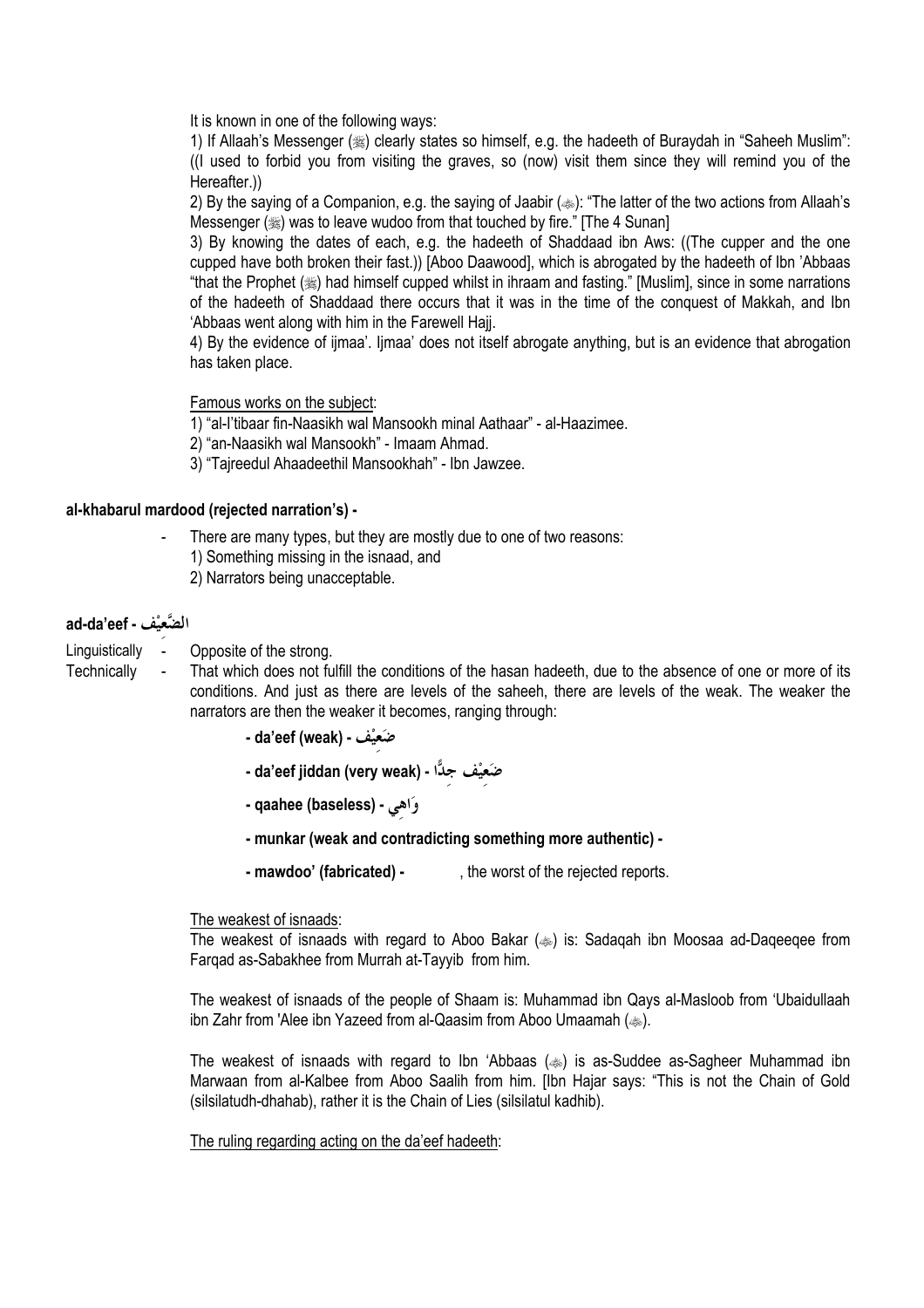Some of the great scholars, amongst them Imaams al-Bukhaaree, Muslim, Ibn Ma'een and Ibn Hazam hold that the weak hadeeth is rejected outright and not to be acted upon as it is not knowledge. Others hold that it may be acted upon if certain conditions are met, and then only with regards to encouragement for doing good or avoiding evil. The conditions as explained by Ibn Hajar being:

1) That its weakness is not severe.

- 2) That it falls under something general already established in the sharee'ah, and
- 3) That it is not considered to be something established or as having come from the Prophet ( $\gg$ ).

That which is da'eef due to a gap in the isnaad:

This is of two types:

(saqtun zaahirun) سَقْطٌ ظَاهرٌ - An obvious gap (1

that the narrator was not alive in the time of the person he is narrating from, or that it is known that he never met him. It is classified into four types:

- $-$  al-mu'allaq  $-$
- al-mursal -
- $-$  al-mu'dal  $-$

- al-munqati' — اَلْمُنْقَطع —

(saqtun khafeeyyun) سَقْطٌ خَفيٌّ (saqtun khafeeyyun)

- al-mudallas -
- اَلْمُرْسَلُ الخَفيّ al-mursalul khafee -

### al-mu'allaq -

Linguistically Technically

Suspended, hanging

That which has one or more narrators, consecutively, deleted from its isnaad, i.e.:

1) That all of its isnaad is deleted, then it is said, for example: The Prophet ( $\equiv$ ) said ...

2) That all of the isnaad is deleted up to the Companion, or up to the Taabi'ee.

It's ruling: The mu'allag is rejected since it is missing one of the conditions of acceptability, i.e. that the isnaad be connected

The ruling for mu'allag ahaadeeth in the saheehain:

If it is stated in definite form: "He said:", etc. then it is saheeh from that person. If however that is not so, and it is quoted in the form: "It is said:", etc. then it will not be judged to be saheeh until a connected isnaad can be found for it. Ibn Hajar compiled a famous work "Taghleegut-Ta'leeg" wherein he researches and provides isnaads for the mu'allag ahaadeeth of "Saheehul Bukhaaree".

### al-mursal -

- Linguistically "Set free".
- Technically

That whose narrator from the end of the isnaad, after the Taabi'ee, is missing; i.e. That a Taabi'ee says "The Prophet (,said . . .".

It's ruling: The mursal is in principle da'eef (rejected), since it is misses one of the conditions of acceptability and that is, the connection of the isnaad, and that we do not know the state of the missing link, since he may not be a Companion and so it may be weak. However, scholars have differed over its ruling since this type of break in the isnaad is unlike any other, since it will usually be a Companion, and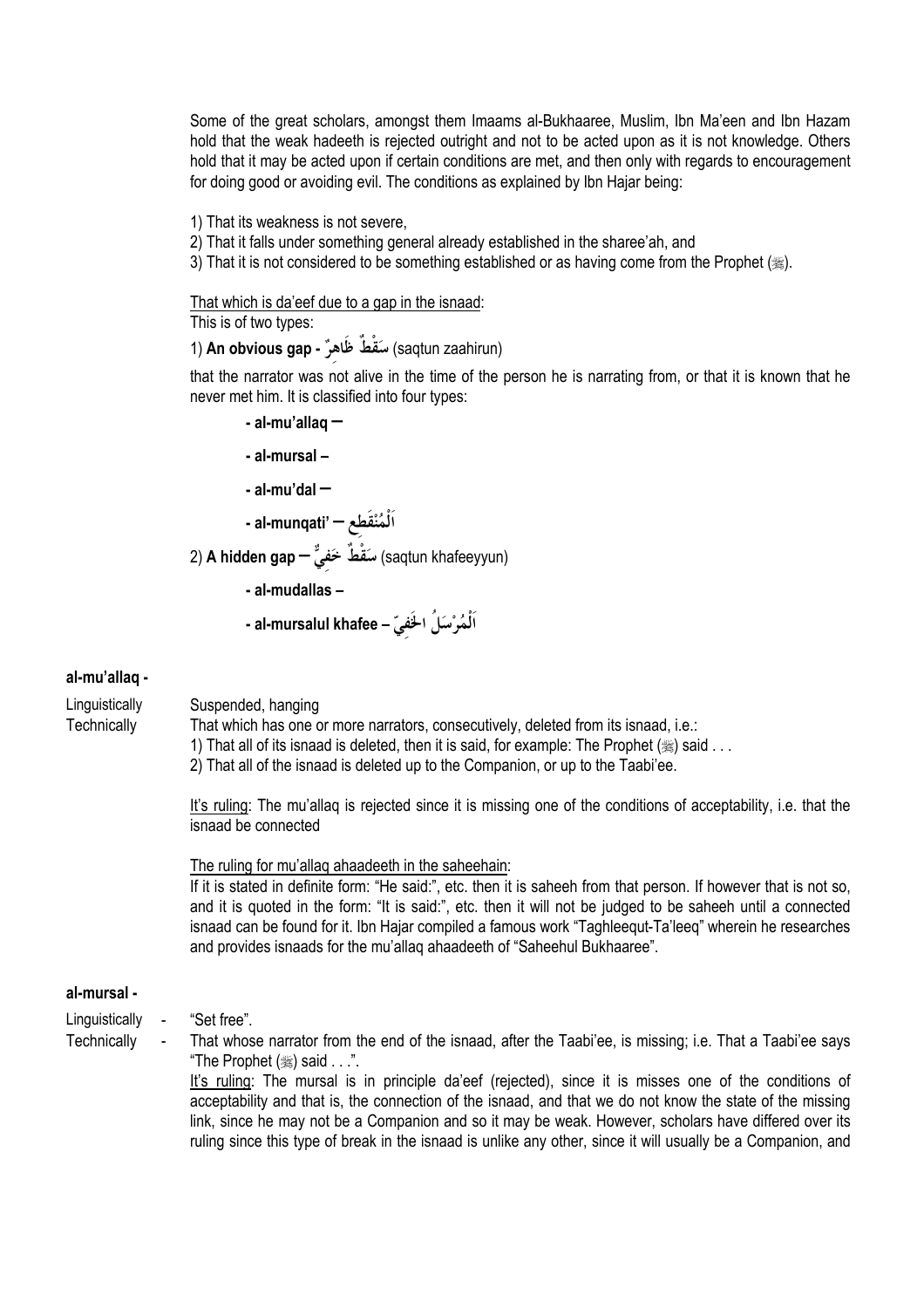all of them are perfectly acceptable and so it does not matter that we do not know who he is. Therefore there are basically three sayings as regards the ruling of the mursal:

1) da'eef. This is the position of most of the muhaddithoon and many of the scholars of usool and figh. They base this upon the fact that we do not know the condition of the missing narrator, since he may not be a Companion.

2) saheeh, used as a proof. According to Aboo Haneefah, Maalik and also what is well-known from Ahmad and some others: With the condition that the narrator before the break is reliable (thigah) and does not do irsaal except from a reliable narrator. Basing this upon the fact that it would be impossible for a Taabi'ee to report something from the Prophet ( $\frac{1}{20}$ ) which he did not hear from a reliable source.

3) Acceptable with conditions. This is the position of Imaam ash-Shaafi'ee and others. The conditions are: 1) That the one who does irsaal is one of the senior Taabi'een.

2) If he names the person he missed out, then he names someone reliable,

3) If the trustworthy huffaaz narrate along with him, then they do not differ from him,

4) That one out of the following conditions is also added:

1) That the hadeeth is narrated by another connected chain,

2) That the hadeeth is narrated by another mursal chain and that the person doing the irsaal narrates from other than those whom the narrator doing the irsaal in the first chain narrates from, i.e. his shaykhs are not the shaykhs of the first one, in order that they will not both be doing irsaal from the same person.

3) That it agrees with the saying of a Companion,

4) That most scholars give a fatwaa in accordance with the knowledge contained in it.

So if these conditions are met, then its acceptability is established.

# mursal of the sahaabah - مُرْسَلُ الصَّحَابِي

Those ahaadeeth which some of the Companions reported not having heard them directly from the Prophet (,), due either to their young age, late acceptance of Islaam or absence. And there are many ahaadeeth of this kind reported by the very young Companions such as Ibn 'Abbaas and Ibn az-Zubayr.

The ruling for mursalus-sahaabee: What is correct is that it is saheeh and used as proof, since the Companions rarely narrated from taabi'een and if they do then they say so. And if they do not say anything then they will be narrating from another Companion, and all of them are absolutely acceptable.

Famous works on the mursal:

1) "al-Maraaseel" - Aboo Daawood.

2) "al-Maraaseel" - Ibn Abee Haatim.

3) "Jaami'ut Tah-seel li.ahkaamil Maraaseel" - al-'Alaa.ee

### al-mu'dal -

- Weakened, disabled. Linguistically -
- That which has two or more successive narrators missing from its isnaad. Technically

Its ruling: It is da'eef and in a worse condition than the mursal or the mungati'. This is agreed to by all of the scholars.

When it is the same as the mu'allag and when it differs:

- 1) If two successive narrators are missing from the start of the isnaad: Then it is mu'allaq and mu'dal.
- 2) If two successive narrators are missing in the middle of the isnaad: Then it is mu'dal and not mu'allaq.
- 3) If a single narrator is missing from the start of the isnaad: Then it is mu'allaq and not mu'dal.

al-munqati' - اَلْمُنْقَطع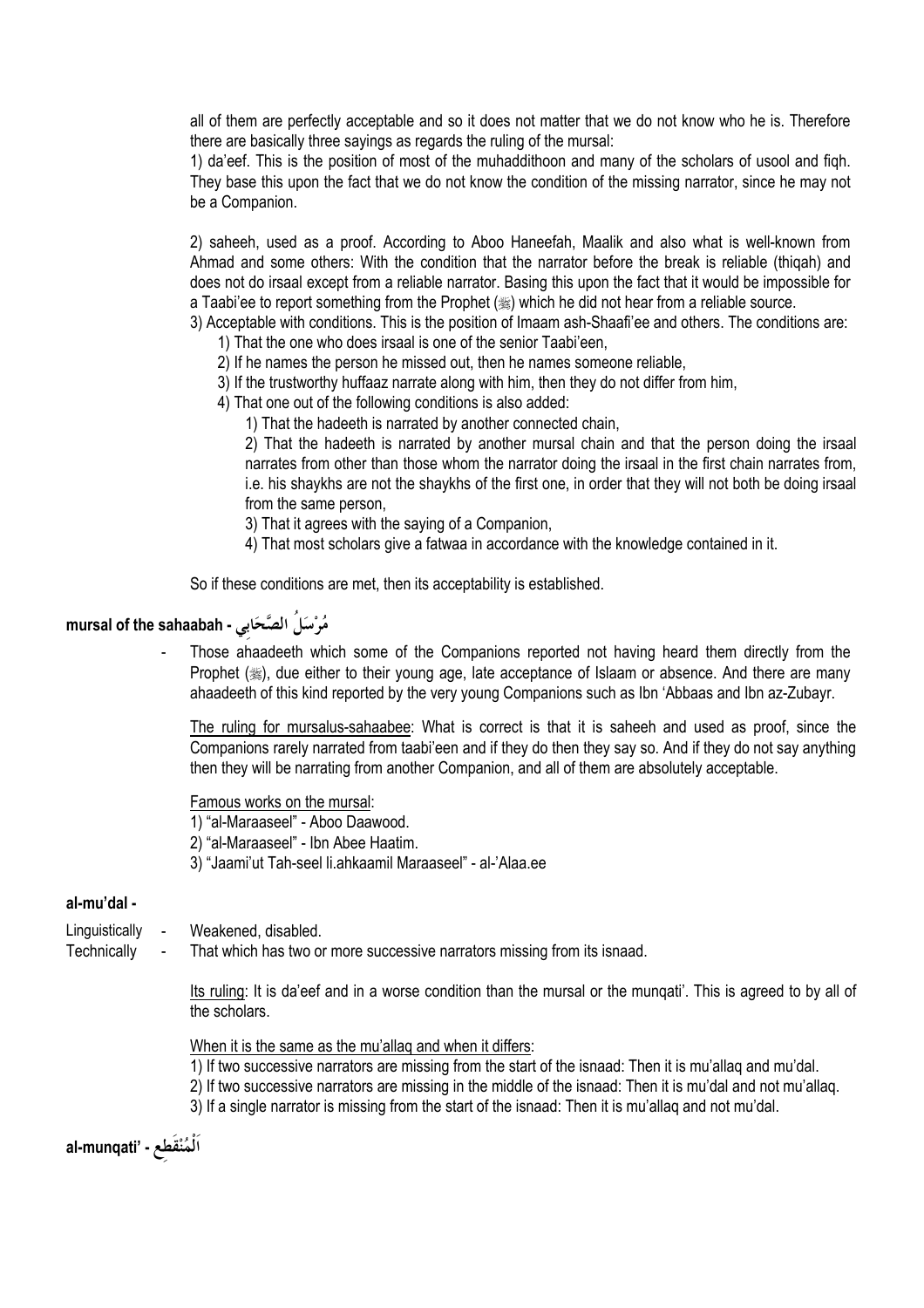- Linguistically "Cut-off, detached"
- Terminology That whose isnaad is not connected, however the missing link occurs. This therefore includes all the other types. However, later scholars and many of the earlier ones use it to apply to other than the mursal, mu'allag and mu'dal. So with them it is: That whose isnaad is not connected, but is neither mursal, mu'allag or mu'dal. Also ingitaa' may occur at a single point in the isnaad, or in more than one place.

Its ruling: It is da'eef by agreement of the scholars, since we do not know the state of the missing narrator.

#### al-mudallas -

Linguistically "tadlees" is hiding the defects of an article being sold.

التَّدْليْس - at-tadlees /

Technically Hiding a defect in the isnaad and making it to appear to be sound.

> Its types: It has two major types: 1) tadleesul isnaad 2) tadleesush-shuyookh

# تَدْلَيْسُ الإِسْنَادِ - tadleesul isnaad (1

That a narrator reports from the one whom he has heard from, that which he did not hear from him, using such wording as will leave the impression that he heard it from him, though not definitely stating so. What actually takes place is that the narrator reports from a shaykh of his, whom he narrates some hadeeth from, however he has not heard this particular hadeeth from him, but rather he heard it from another narrator who narrated from the shaykh, so he drops the name of this intermediary and quotes it directly from the shaykh using a wording which conveys the idea that he heard it from him, such as: "the shaykh said:" or "from the shaykh:", however he does not use such wording as "I heard him say:" or "he narrated to me:" as this would make him a liar.

### The difference between tadleesul isnaad and al-irsaalul khafee (hidden irsaal) -

# :فَوْقُ بَيْنَ تَدْلَيْسِ الإِسْنَادِ وِ إِرْسَالِ الْحَفِي

The difference is that tadlees is a person narrating from someone he heard from, something which he did not hear from him. Whereas irsaal is a persons narrating from someone he did not hear anything from at all (i.e. was not a shaykh of his).

# تَدْلَيْسُ التَّسْوِ tadleesut-taswiyah

This is in reality a type of tadleesul isnaad. It is: A narrator narrating a hadeeth from his shaykh with his isnaad and then dropping the name of a weak narrator occurring in between two reliable narrators who are known to have met each other, i.e. he hears a hadeeth from his shaykh who is reliable (A): who narrates it from a weak narrator (B): who narrates it from a reliable narrator (C). So the correct isnaad is (A)[reliable] from (B)[weak] from (C)[reliable]. But the original narrator changes it to (A)[reliable] from (C)[reliable] . . . dropping out the weak narrator so that the isnaad seems to be saheeh, and the gap is hidden since (A) and (C) had actually met and thus narration is possible between them. And this is the worst form of tadlees and the hardest to detect. Those well-known for practicing tadleesut taswiyah: Baqiyyah ibn al-Waleed and al-Waleed ibn Muslim.

# تَدْلَيْسُ الشُّيُوْخِ - tadleesush-shuyookh (2

That a narrator narrates a hadeeth which he heard from his shaykh, and gives his shaykh a name, kunyah or title which he is not normally known by, in order to disguise his identity.

### The ruling regarding tadlees:

1) tadleesul isnaad: is severely censured and greatly hated by most of the scholars. Shu'bah said: "tadlees is the brother of falsehood."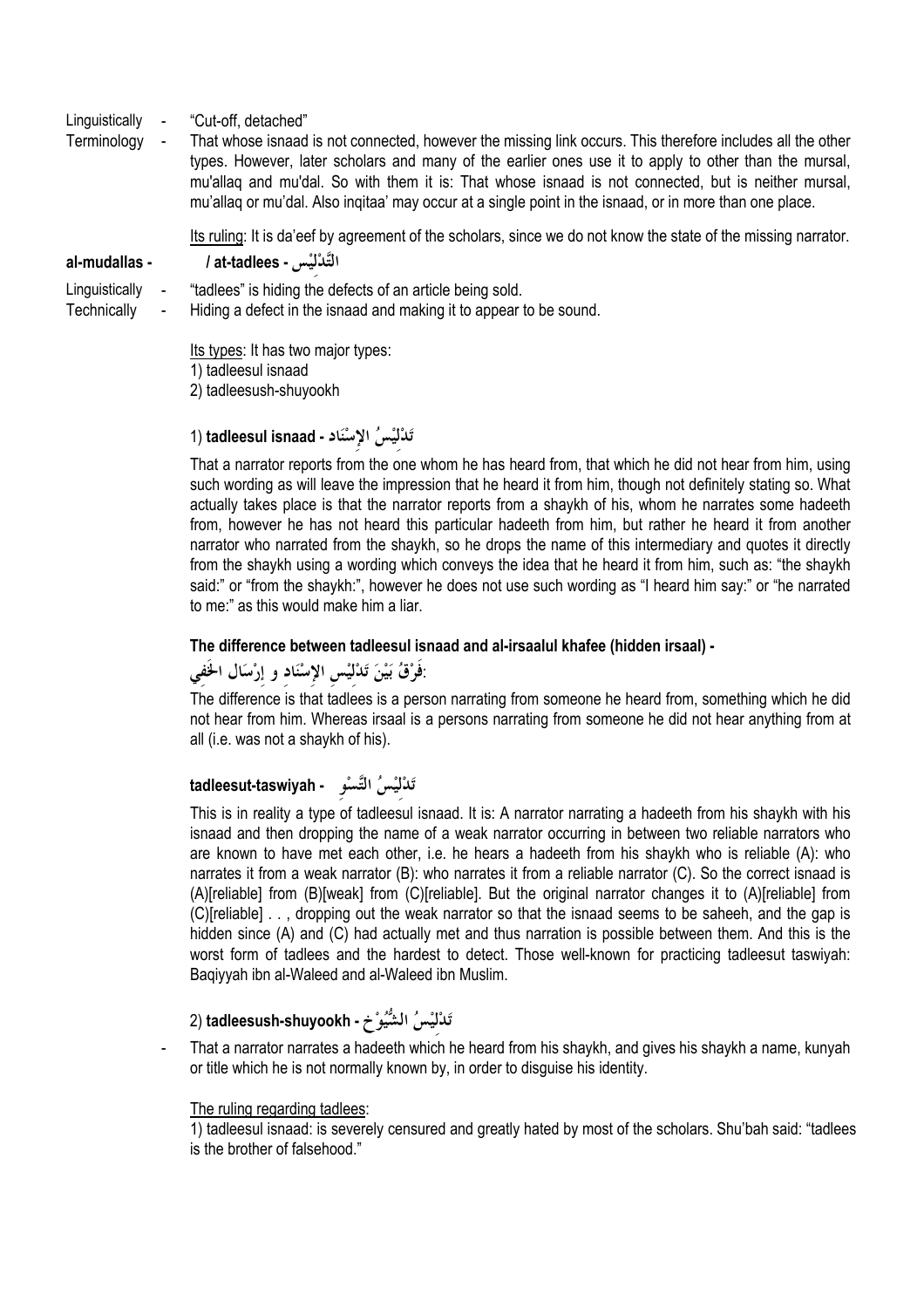2) tadleesut-taswiyah: is even more hated and censured, al-Iraagee saying that it destroys the reliability of the person who has done it deliberately.

3) tadleesush-shuyookh: is hated to a lesser extent than the first since no-one has actually been dropped from the isnaad

Reasons for which people practiced tadlees:

tadleesul isnaad:

1) To shorten the isnaad and the number of links between him and the narrator of the text. ('uluwwul isnaad).

2) That he missed something from the shaykh whom he narrates a lot from, so he performs tadlees so that it seems that he heard that from him as well.

3) That the shaykh is a weak narrator.

4) That he lived long thus a lot of others also narrate from him, so there will be nothing special about his narrating from him if he used his usual name.

5) That the shaykh is younger than the one narrating from him.

tadleesush-shuyookh:

1) That the shaykh is a weak narrator.

2) That he lived long thus a lot of others also narrate from him, so there will be nothing special about his narrating from him if he used his usual name.

3) That the shaykh is younger than the one narrating from him.

4) That he narrates a great deal from him, and so the narrator does not like that his name should appear so often in his narration's.

### The ruling regarding the narrations of a mudallis:

Scholars have differed about the acceptability of their narration's, the two most famous positions being:

1) Their narration's are all rejected outright, that is even if they clearly state that they heard the narration from the shaykh. [This position is not the dependable one].

2) The position of differentiation, so that narration in which they clearly state that they heard the narration from the shaykh is accepted. And that narration in which they do not clearly state that (e.g. saying "from so and so") is not accepted. [This is the dependable position].

How is tadlees discovered? - Either by:

1) The mudallis himself admitting it when asked, or

2) By the statement of a dependable scholar that it has occurred.

Famous works on tadlees and the mudallisoon:

1) "at-Tabyeen li.asmaa.il mudalliseen" - al-Khateeb al-Baghdaadee.

2) Two works of al-Khateeb each on a separate type of tadlees.

3) "at-Tabyeen li.asmaa.il mudalliseen" - Burhaanuddeen ibn al-Halabee.

4) "Ta'reef Ahlut Tagdees bimaraatib al Mawsoofeen bit-Tadleees" - al-Haafiz ibn Hajar.

# al-mursalul khafee (hidden irsaal) - آلْمُرْسَلُ ۱- al-mursalul khafee

Is that a narrator narrates from a shaykh in whose time he lived, and maybe even met him, but he never heard anything from him, using a wording such as: "he said:".

# How is it discovered? - By one of three ways:

1) The statement of scholar(s) that the narrator never met the shaykh or that he did not hear anything from him.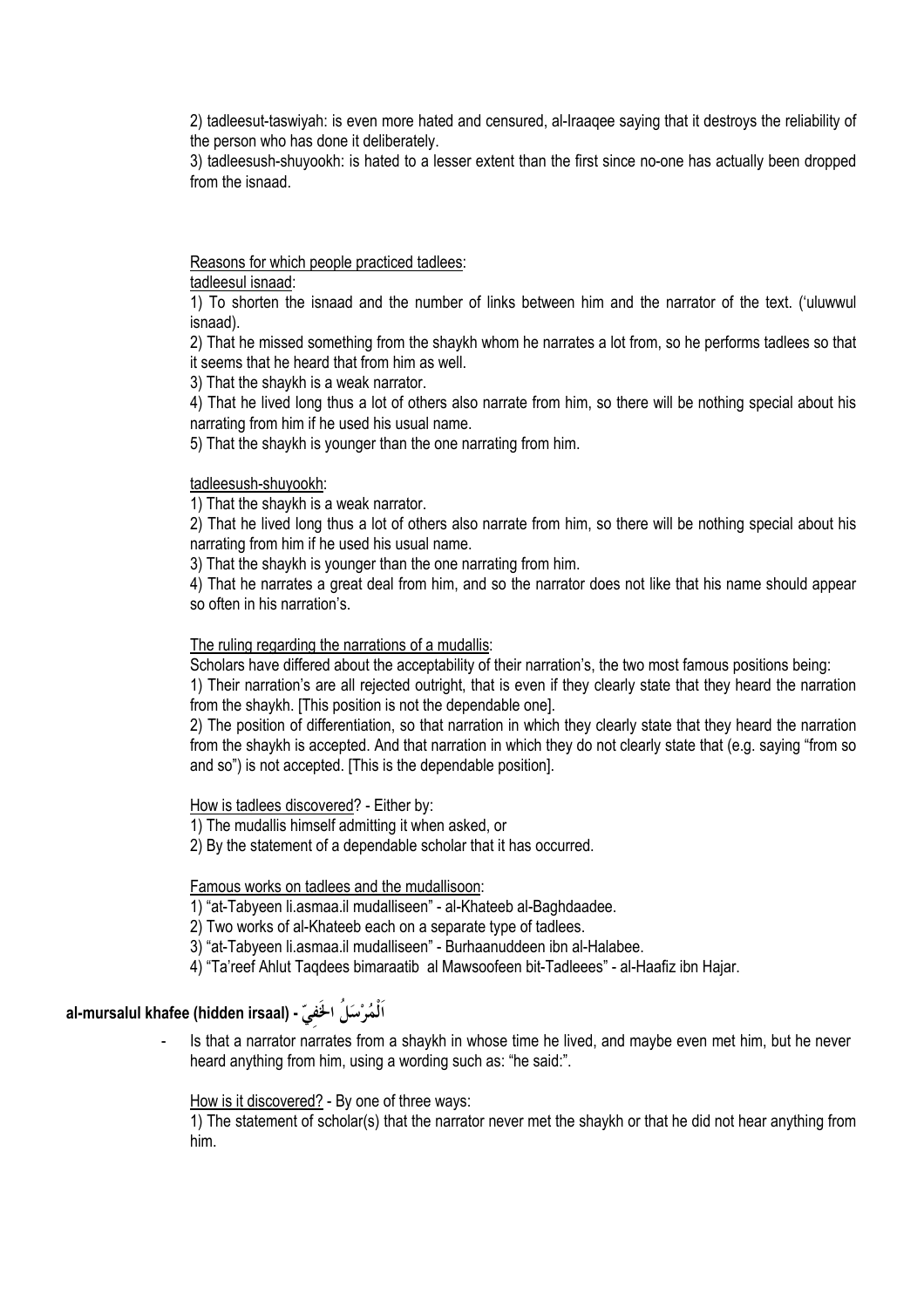2) The narrator himself informing that he never met or heard from the shaykh.

3) That the isnaad is elsewhere reported with an additional narrator between him and the shaykh. (There is however difference about this since it may be what is called "al-mazeed fee muttasilil asaaneed".)

Its ruling: It is da'eef since its isnaad is disconnected.

#### Famous works about it:

1) "at-Tafseel li-mubhamil Maraaseel" - al-Khateeb al-Baghdaadee

#### al-mu'an'an -

Is the narrators saying: "So and so from ('an) so and so."

Is an isnaad containing it connected (muttasil) or broken (mungati')? - Scholars differ, having two sayings: 1) It is broken until shown to be connected.

2) [Which is what is correct according to the majority of scholars]: That it is in principle connected, with certain conditions, two of which they agree upon and three of which they differ about. So the two agreed upon are:

1) That the narrator doing it is not a mudallis.

2) That it was possible that the two narrators in question could have met.

And according to Muslim these two are sufficient. The three extra conditions are:

1) That it be established that they met, deemed necessary by al-Bukhaaree, Ibn al-Madeenee and others.

2) That they were in each others company for a long period of time, deemed necessary by 'Abdul Muzaffar as-Sam'aanee.

3) That it is known that he narrated from him, deemed necessary by Aboo 'Amr ad-Daanee.

#### al-mu.annan -

Is the narrators saying: "So and so that (anna) so and so [said]:."

### Its rulina:

1) Ahmad and some scholars say that it is broken until it is shown to be connected.

2) The majority of scholars say that it is the same as for ('an) and is acceptable with the same conditions.

That which are rejected due to criticism of narrators - The reasons for criticism of narrators:

There are ten reasons for criticism of narrators, five connected with their trustworthiness ('adaalah) and five with their precision (dabt). As for those relating to their 'adaalah, they are:

1) Lying (al-kadhib) – الْكُذب

التُّهْمَة بِالْكَذب - (Being accused of lying (at-tuhmah bil kadhib (2

- 3) Open sin (fisq) فَسْق
- 4) Innovation (al-bid'ah) اَلْبِدْعَة
- 5) The narrators being unknown (al-jahaalah) -

As for those relating to their dabt, they are:

1) Poor memory (soo.ul hifz) - شُوْءُ الحُفْظ -

2) Contradicting more reliable narrators (mukhaalafatuth thiqaat) -

كَثْرَ ةُ الأَوْهِ - (Making many errors; i.e. narrating things by mistake (kathratul awhaam) كَثْرَةُ الأَوْه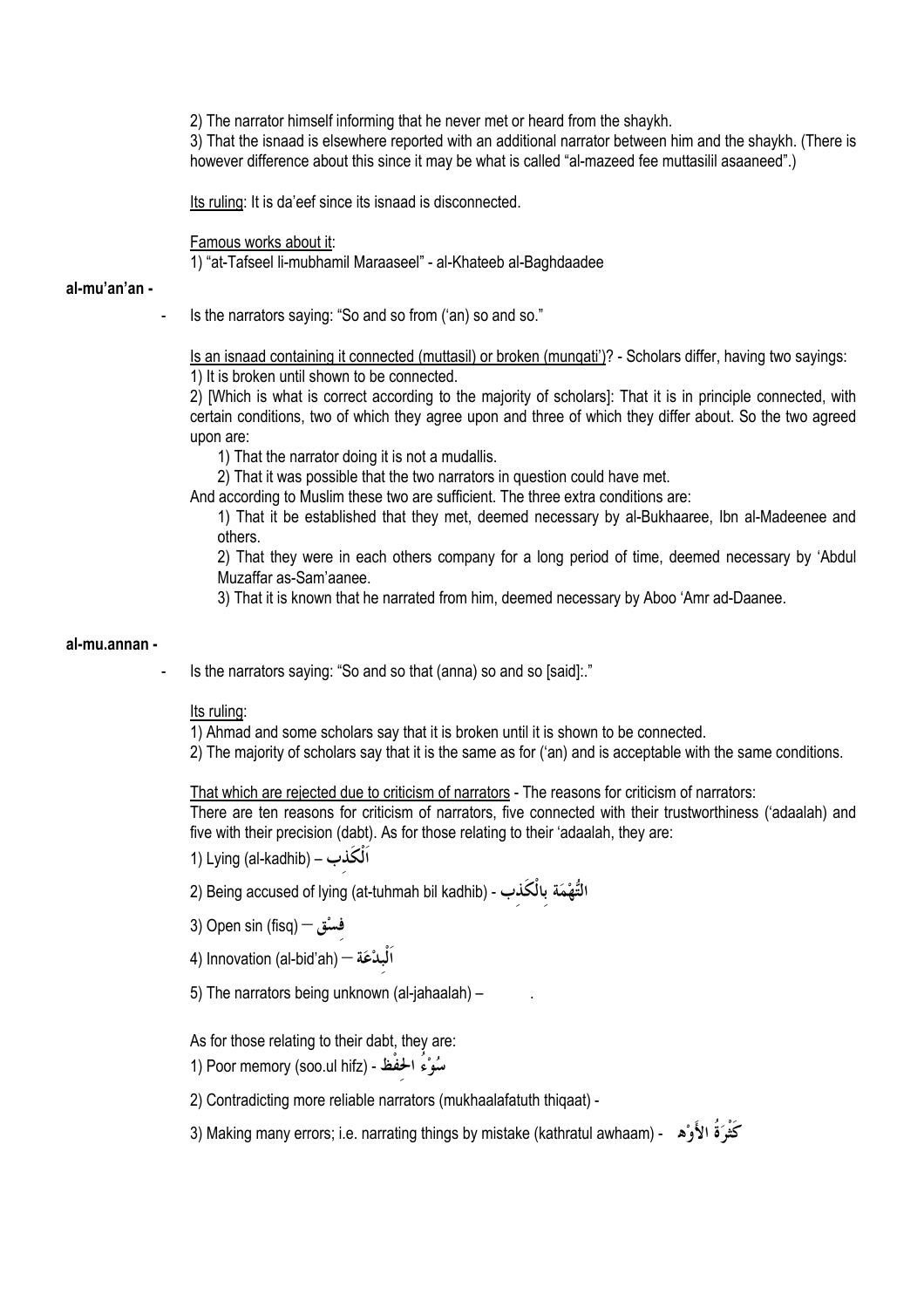4) Inability to distinguish what is correct from what is a mistake in his narrations (al-ghaflah)  $-$ 

5) Serious mistakes (fah-shul ghalat) -

These result in the following types of weak hadeeth, beginning with the weakest:

### al-mawdoo' (fabricated) -

- Linguistically That brought or put down.
- Technically Is a lie, invented and attributed to the Prophet (.).  $\blacksquare$

Its level: It is the worst and most evil of all the weak ahaadeeth. Some scholars place it in a class of its own, not holding it to be a type of weak hadeeth.

The ruling regarding its narration: Scholars have agreed that it is not permissible to narrate it except to explain that it is fabricated.

How is it detected? - It is known by various means, from them:

1) The fabricators later admitting it.

2) That which is the same as his admitting it, such as his admitting that his alleged shaykh died before the narrator's birth.

3) Some outward indication, e.g. that the narrator is a Raafidee and the narration supports his party.

4) Some textual indication, e.g. unbefitting language or a contradiction of the clear text of the Qur.aan.

### Reasons why people fabricated ahaadeeth:

1) Imagining that they would be rewarded for it, by forging ahaadeeth to warn the people against evil actions and encouraging them to do good.

2) To support their own madhhab.

- 3) To attack Islaam, done by those who could not attack Islaam from outside.
- 4) Seeking closeness to rulers, by fabricating ahaadeeth in their favour to please them.
- 5) Seeking monetary gain.
- 6) Seeking fame, by narrating ahaadeeth not reported by anyone else.

### Famous works on fabricated ahaadeeth:

1) "Kitaabul Mawdoo'aat" - Ibn al-Jawzee.

- 2) "al-Laaleeul Masnoo'ah fil ahaadeethil Mawdoo'ah" as-Suyootee.
- 3) "Tanzeehush Sharee'atil Marfoo'ah 'anil ahaadeethish-shanee'atil mawdoo'ah" Ibn 'Iraaq al-Kinaanee.

### al-matrook -

- Linguistically Abandoned, renounced.
- Technically That in whose isnaad is someone accused of lying.

### Reasons for accusing a narrator of lying:

- 1) That the hadeeth is only reported through him, and it contradicts established principles.
- 2) That he is known to lie in his everyday speech.

### Levels of weakness (the weakest first - this being the arrangement of al-Haafiz ibn Hajar):

1) al-mawdoo'

2) al-matrook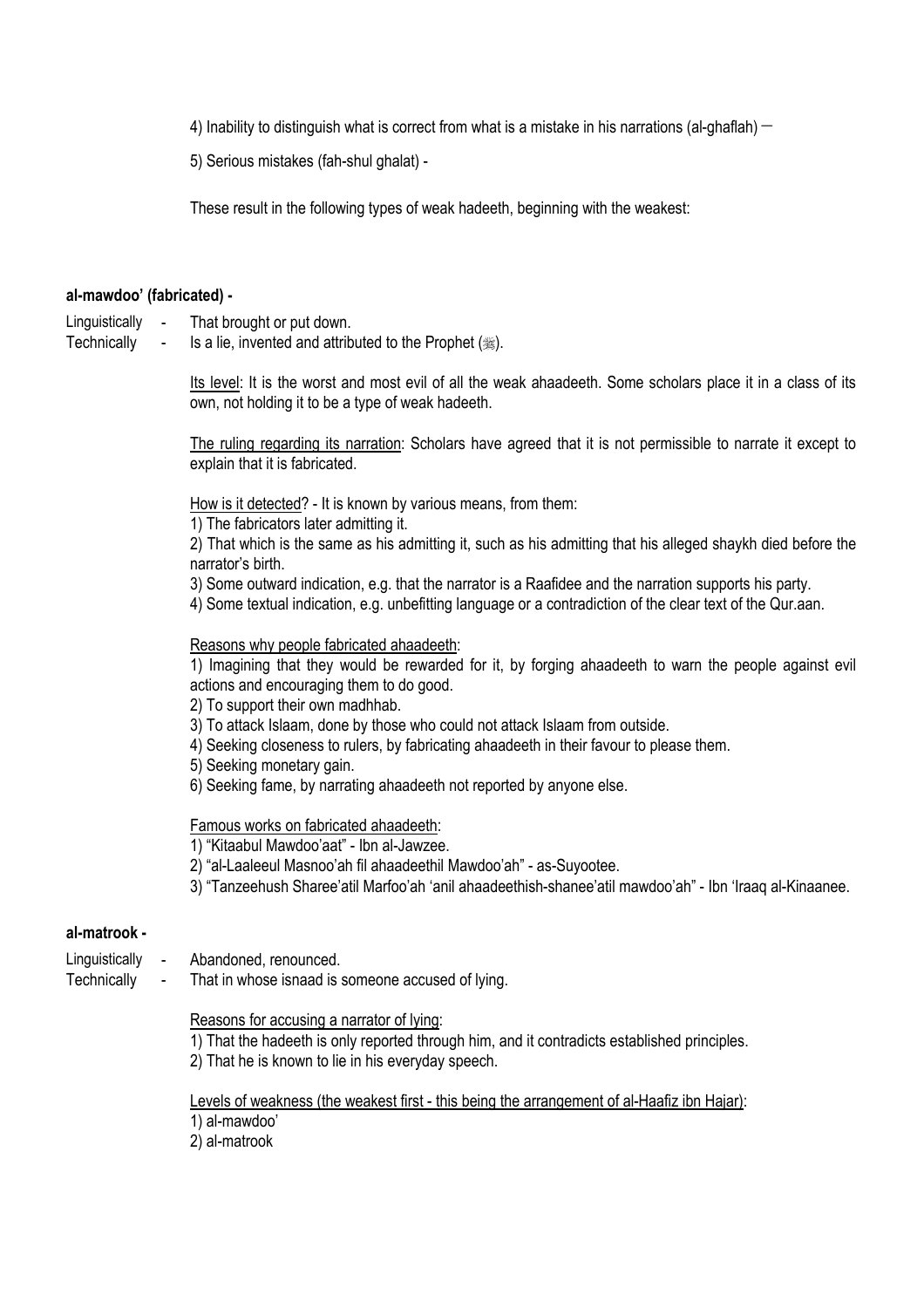- 3) al-munkar<br>4) al-mu'allal  $-5$ ) al-mudraj<br> $6$ ) al-maqloob<br> $7$ ) al-mudtarab
- al-munkar -

| Linguistically | $\blacksquare$ | Caused if the narrator has serious mistakes, inability to distinguish error from that which is correct or open<br>sin.<br>Disclaimed, repudiated.                                                                                                                                                              |
|----------------|----------------|----------------------------------------------------------------------------------------------------------------------------------------------------------------------------------------------------------------------------------------------------------------------------------------------------------------|
| Technically    |                | 1) That hadeeth whose isnaad contains a narrator who has committed serious errors, unable to<br>distinguish true from false or is an open sinner. (This is the definition quoted by al-Haafiz ibn Hajar) or<br>2) That which a weak narrator reports in contradiction of that narrated by a reliable narrator. |
|                |                | The difference between the munkar and the shaadhdh:<br>The shaadhdh is that which a reliable narrator reports in contradiction to that which is more reliable.<br>The munkar is that which a weak narrator reports in contradiction to that which is more reliable.                                            |
|                |                | Its level: It is very weak (da'eef jiddan).                                                                                                                                                                                                                                                                    |
| al-mu'allal -  |                |                                                                                                                                                                                                                                                                                                                |
| Technically    |                | Due to a narrator's mistakenly narrating things.<br>A hadeeth which is apparently authentic, but has a hidden error affecting its authenticity.                                                                                                                                                                |
|                |                | al-'Illah (hidden cause of weakness) - العلة - Which has two conditions:                                                                                                                                                                                                                                       |
|                |                | 1) That it is hidden, not apparent, and<br>2) That it affects the authenticity of the hadeeth.                                                                                                                                                                                                                 |
|                |                | Those famous for detection of the 'illah:<br>Amongst them are Ibn al-Madeenee, Ahmad, al-Bukhaaree, Aboo Haatim and ad-Daaraqutnee.                                                                                                                                                                            |
|                |                | That which helps in detecting the 'illah:<br>1) A narrator being the only one to report a hadeeth.<br>2) That others contradict him.<br>3) Other factors connected to (1) and (2).                                                                                                                             |
|                |                | How is the 'illah uncovered? - By gathering the different isnaads and seeing how their narrators differ.                                                                                                                                                                                                       |
|                |                | Where does al-'illah occur?:<br>1) In the isnaad, such as irsaal or a narration in fact being mawqoof, not marfoo'.<br>2) In the text (which is rare).                                                                                                                                                         |
|                |                | Famous works about al-'illah:<br>1) "Kitaabul 'Illal" - Ibn al-Madeenee.<br>2) "Illalul Hadeeth" - Ibn Abee Haatim.<br>3) "al-'Illal wa ma'rifatir Rijaal" - Ahmad ibn Hanbal.<br>4) "al-'Illalul Kabeer" and "al-'Illalus-Sagheer" - at-Tirmidhee                                                             |

5) "al-'Illal" - ad-Daaraqutnee (which is the largest and most extensive).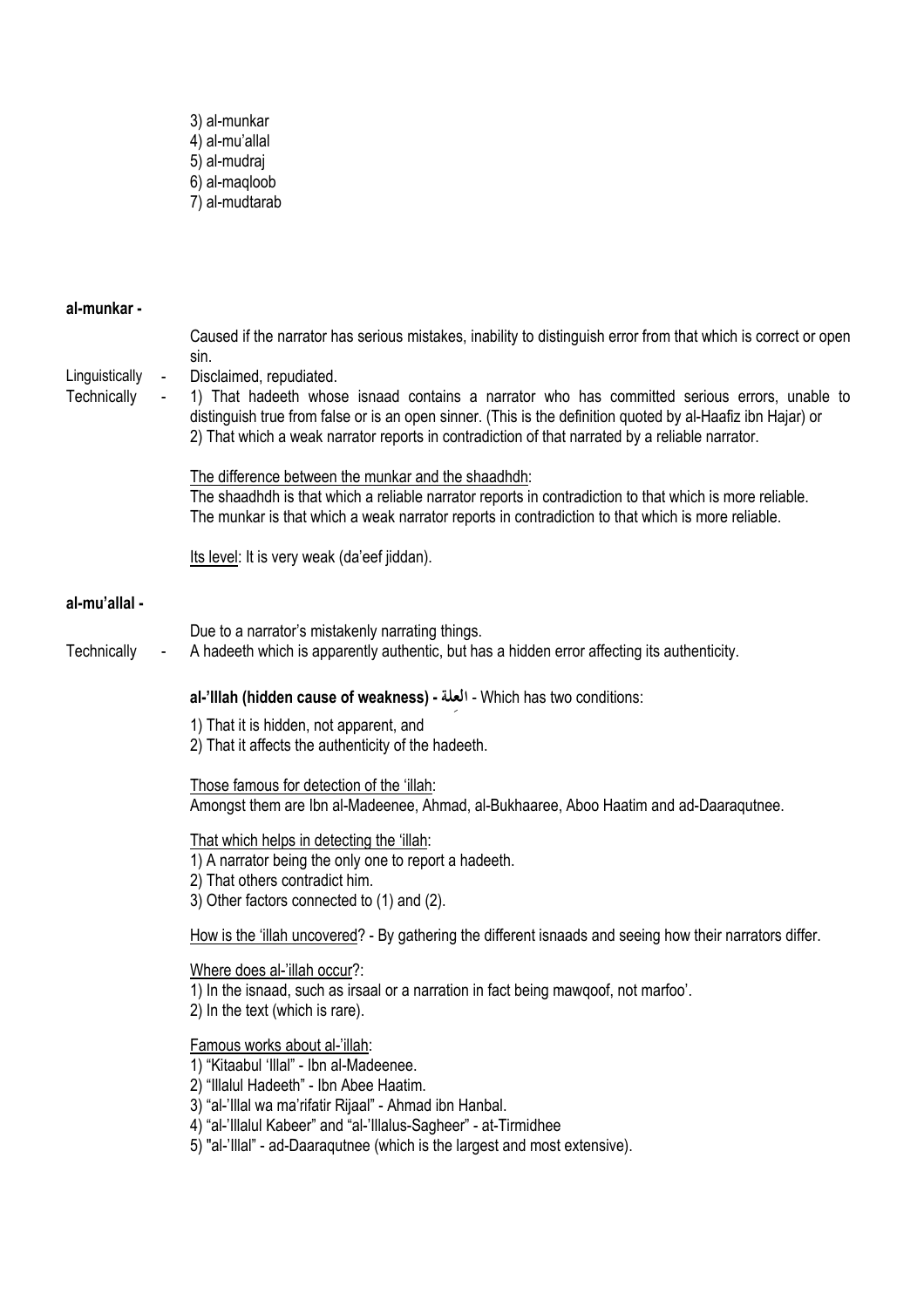al-mukhaalafah lith-thigaat (contradicting reliable narrators) - This results in five types of hadeeth:

1) al-mudraj - $2)$  al-magloob -اَلْمَزِيْدُ فِي مُتَّصِلِ الأَسَانِيْد — al-mazeed fee muttasilil asaaneed (3 اَلْمُضْطرب — al-mudtarib (4 5) al-musahhaf-

## al-mudraj -

- Linguistically Something entered into something else.
- Technically

That whose isnaad has a text connected to it incorrectly, or that which has something entered into its text which is not from it.

### Its two types:

1) mudrajul isnaad - مُسلاَرَ جُ الإِسْنَاد : That whose isnaad has a text connected to it incorrectly, e.g. that a narrator relates an isnaad, and then something happens which causes him to say something not connected to the hadeeth, and some of those who hear it think it to be the text of the hadeeth and so they

report it as such. 2) mudrajul matan - مُسلاَرَ جُ الْمَتَنِ That which has something added to its text which is not from it, without

any separation. And it is of three types:

1) That the idraaj occurs at the beginning of the hadeeth (which is rare), e.g. that the narrator makes a statement and then quotes a hadeeth directly after it to support it, so some of the listeners think it all to be part of the same hadeeth.

2) That the idraaj occurs in the middle of the text (and this is even rarer), e.g. that a narrator explains a word of the text after quoting it.

3) That the idraaj occurs at the end of the hadeeth.

# Causes of idraaj - From them are:

1) Clarification of a ruling.

- 2) Extraction of a ruling from a hadeeth before completing its narration.
- 3) Explanation of the meaning of a word in the text.

How is it uncovered? - By various ways, from them:

1) That it is reported elsewhere apart from the text.

2) That scholars declare its state that it is so.

3) That the narrator himself states that it is so.

4) The impossibility of it being from the Prophet's (.) saving.

The ruling for idraaj: Scholars are agreed that it is forbidden unless it is to explain the meaning of a word, as az-Zuhree used to do.

Famous works on idraai:

1) "al-Faslu lilwaslil Mudraj fin-nagl" - al-Khateeb al-Baghdaadee.

2) "Taqreebul Manhaj bi-tarteebil Mudraj" - Ibn Hajar.

# al-magloob -

Linguistically Something turned around.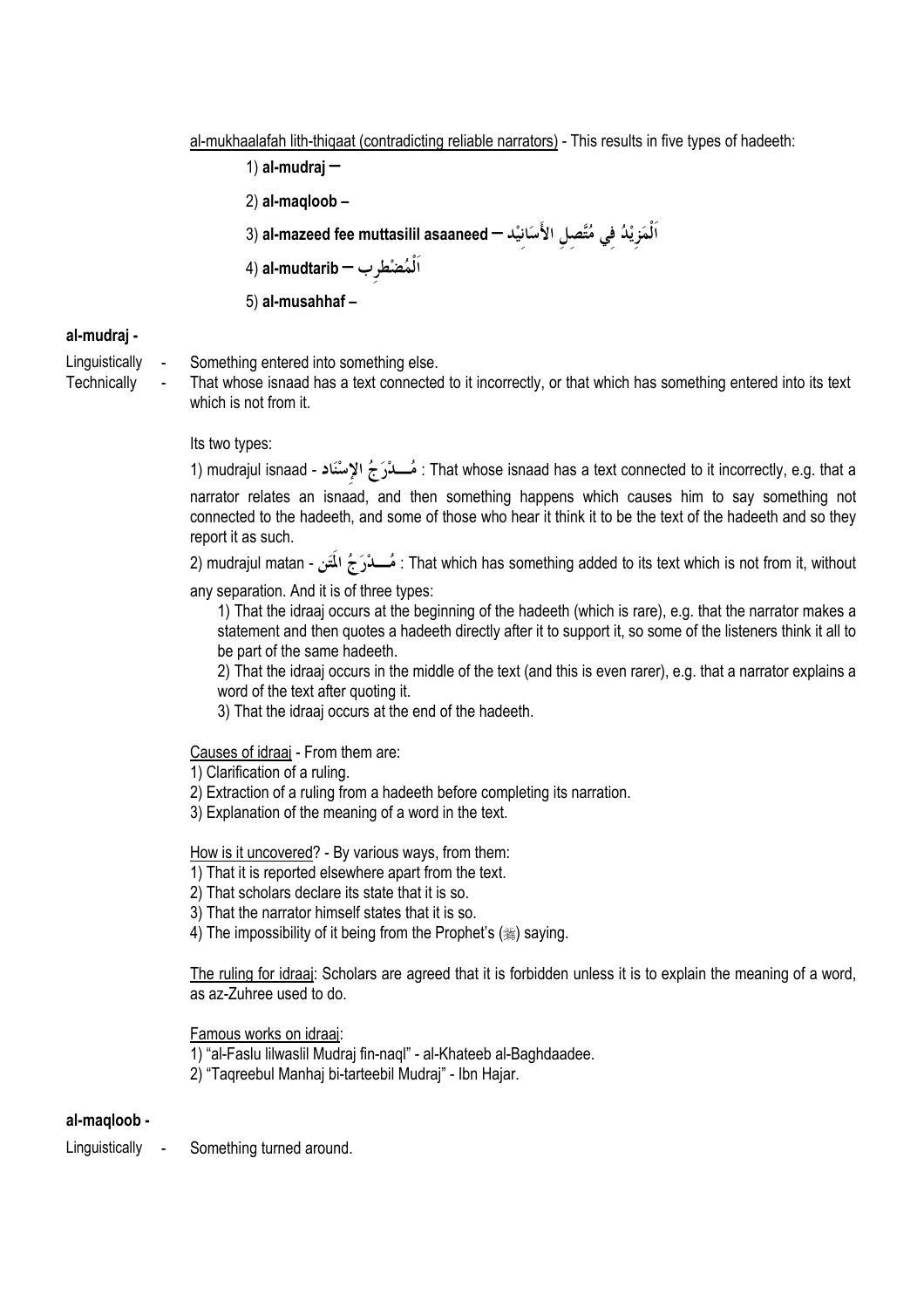Technically Changing the wording for another in the isnaad or the text.

### Its types:

1) magloobus-sanad -. which has two forms:

1) That the name of a narrator and his father's is reversed, e.g. instead of "Ka'b ibn Murrah", he is called "Murrah ibn Ka'b".

2) That the name of a narrator is replaced by that of a completely different narrator, producing a new isnaad. One who does this is described as "stealing hadeeth".

2) magloobul matan -. which also has two forms:

1) The order of two words is reversed, e.g. the hadeeth which Muslim reports from Aboo Hurayrah about the seven who Allaah shades on the Day when there is no shade other than that of His Throne. wherein it occurs: "and a man who gives in charity and hides it such that his right hand does not know what his left gives in charity." This wording being a narrator's mistake, the correct version being: "such that his left hand does not know what his right gives in charity." [al-Bukhaaree and Muslim] 2) Giving the text of a hadeeth the isnaad of another and giving its isnaad also to a different hadeeth,

done for example as a test, like the people of Baghdaad did to al-Bukhaaree.

Reasons for performing iglaab, from them:

- a) To produce a new and different isnaad, to impress people into narrating from him.
- b) To test a narrator's memory and precision.
- c) It may occur by accident.

– (al-qalb) الإقْلاب - The ruling regarding al-iqlaab

1) If it is done for reason (a), then it is forbidden without a doubt, since it involves changing the hadeeth. 2) If it is done as a test, then it is permissible with the condition that what is correct is explained before the

end of the sitting.

3) If it is done by mistake, then the one who did it is to be excused, but if it occurs from him repeatedly then it destroys his precision and he is declared to be weak.

As for the hadeeth which is magloob: Then it is weak.

Famous works about it:

1) "Raafi'ul Irtiyaab fil Magloob minal Asmaa.i wal Algaab" - al-Khateeb al-Baghdaadee.

| المَزِيْدُ فِي مُتَّصِلِ الأَسَانِيْد - <u>(al-mazeed fee muttasilil asaaneed (increase in a fully connected isnaad</u> |  |  |  |
|-------------------------------------------------------------------------------------------------------------------------|--|--|--|
|                                                                                                                         |  |  |  |

Technically A narrators being added to a connected isnaad.

### Conditions for its rejection:

1) That the one who reports without the addition is more sound than the one who reports it with it. 2) That the addition occurs in a place where it is clearly shown that the narrator heard the original from his shaykh, i.e. in the original isnaad he says, for example, "so and so narrated to me:".

If either of these two is absent, then the addition will be preferred and accepted, and the isnaad without it will be considered to be disconnected (mungati'), and will in fact be "al-mursalul khafee".

Points raised against this:

1) That if the isnaad without the addition is reported, where the addition is put in using 'an (from), then the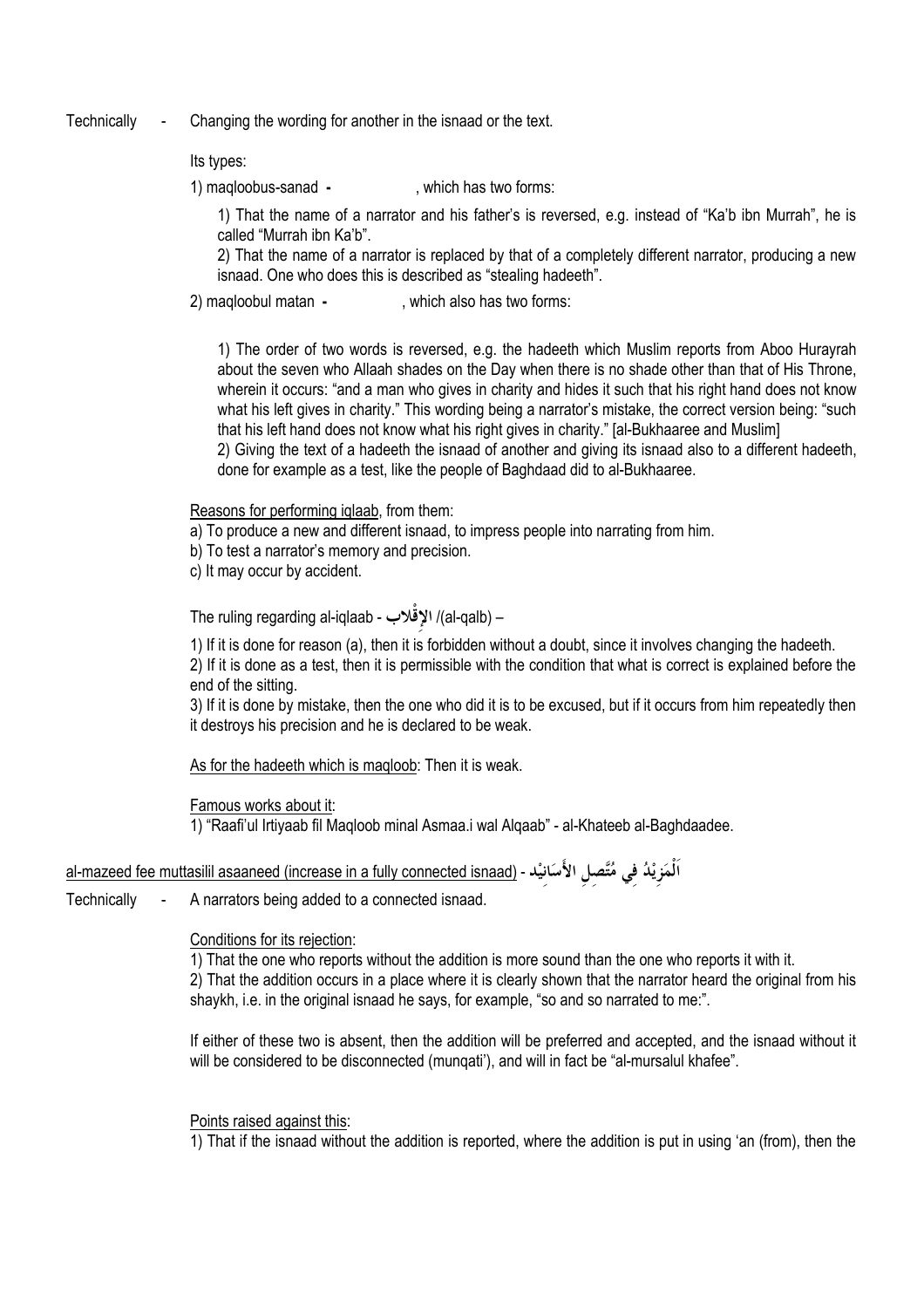original is to be declared as mungati'. Reply: and this is the case.

2) That if at the point the original definitely states that the narrator heard it from his shaykh, then perhaps he heard it by means of an intermediary, and then later heard it directly. Reply: and although this is possible, scholars do not declare the addition to be a mistake unless they have evidence of that.

Famous works about it:

1) "Tamyeezul Mazeed fee Muttasilil Asaaneed" - al-Khateeb.

## al-mudtarib -  $\psi$

- Linguistically -That causing disturbance.
- Technically
- - $\mathbb{L}$ That which is reported in contradictory forms, all of equal strength.

Its conditions - It is not declared mudtarib unless two conditions are present:

1) Its narrations disagree and cannot be harmonised, and

2) All of its differing narrations are of equal strength, so that none can be preferred over the others.

If harmonisation is possible or preference can be made, then that is done in an acceptable way, then it ceases to be mudtarib

### Its types:

-1) mudtaribus-sanad – المُضْلِّبِ , بِّ السَّــِـنَد (which is more common), e.g. the hadeeth of Aboo Bakar in at-

Tirmidhee: "Hood and its sisters have turned my hair white." ad-Daaragutnee says of it: "It is mudtarib, since it is not reported except by way of Aboo Ishaag, and the reporters from him report it in about ten different ways, some reporting it as being mursal, others as being mawsool; some declaring it to be from Aboo Bakar, some from Sa'd and some from 'Aa.ishah and in other ways. And its narrators are reliable and it is not possible to prefer some over others or to harmonise.

وبُ الْمَتَنِ - mudtaribul matan (2 e.g. the hadeeth of Faatimah bint Qays in at-Tirmidhee: "Verily there is a right due upon wealth other than the Zakaat." However Ibn Maajah's narration from her is: "There is no right due upon wealth other than Zakaat." al-'Iraaqee says: "So this is an idtiraab which cannot be explained away."

### From whom does idtiraab occur?:

1) It may occur from a single narrator who reports the hadeeth in the different ways, or 2) It may occur due to a group of people each narrating something contradictory.

The reason for its weakness: This is because it shows that its narrators have not been precise in what they are narrating.

Famous works about it: 1) "al-Mugtarib fee bayaanil Mudtarib" - Ibn Hajar.

### al-musahhaf -

- Linguistically A literary mistake.
- Technically
- 
- Changing a word in a hadeeth to other than that which is reported by the reliable narrators either in wording or meaning.

Its types - It has three classifications:

1) Where it occurs:

1) tas-heef in the isnaad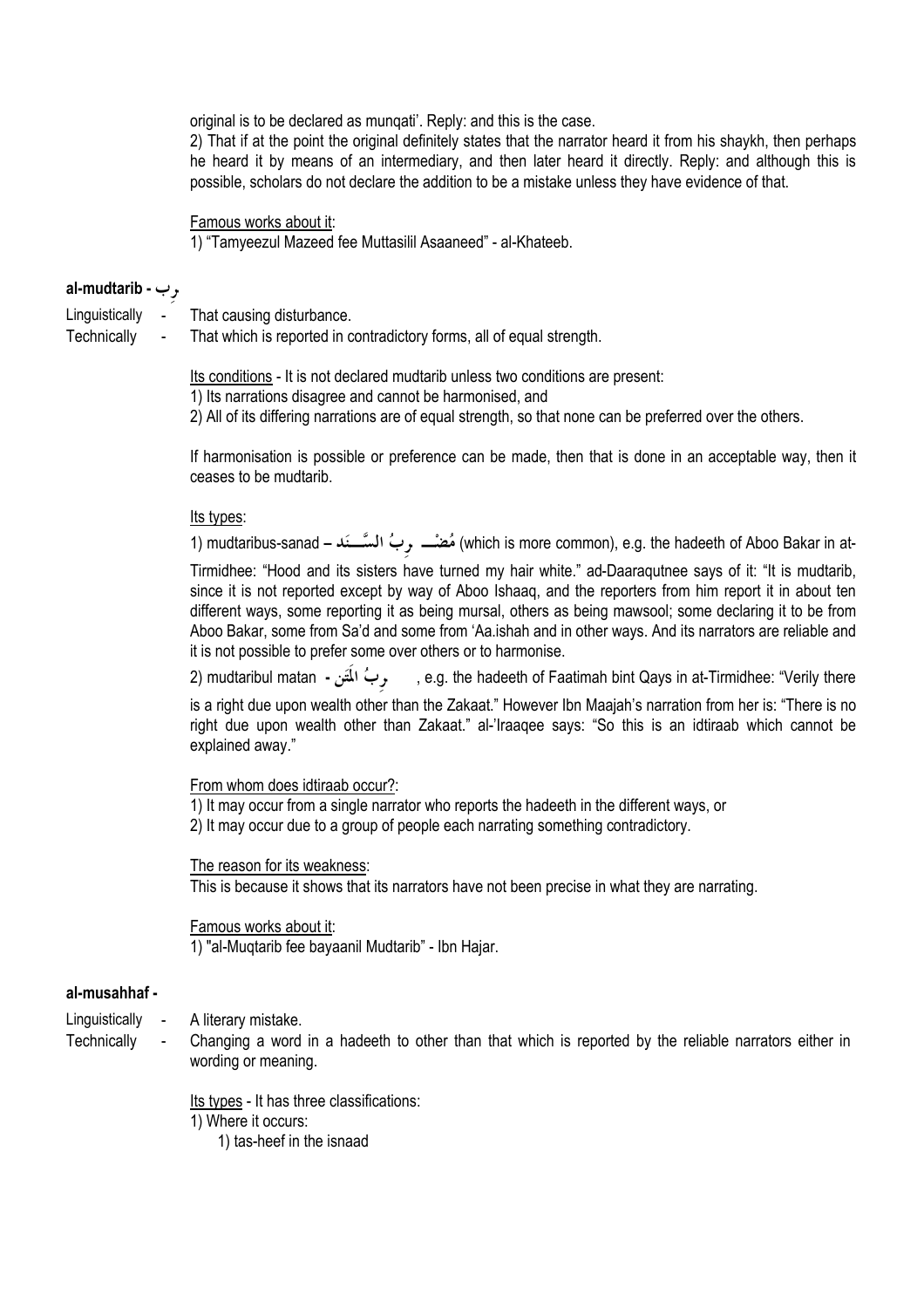2) tas-heef in the matan.

- 2) Its cause:
	- 1) tas-heeful basar (due to the eye), i.e. due to a misreading.
	- 2) tas-heefus-sam' (due to the hearing), i.e. due to mishearing.
- 3) Whether in the meaning or the wording:
	- 1) tas-heef in the wording (lafzee).

2) tas-heef in the meaning (ma'nawee), i.e. that although a narrator reports the wording correctly, he misinterprets it, such as the saving of Aboo Moosaa al-'Anazee: "We are a noble people, the people of 'Anazah, Allaah's Messenger () prayed in our direction." He understood this from the hadeeth that the Prophet () prayed towards "al 'Anazah" which he thought referred to their land. "al-'Anazah" is however a short spear which He (,) stuck into the ground and prayed towards.

The classification of al-Haafiz ibn Hajar - He divided it further into:

1) musahhaf -(due to the dots over the letters), i.e. taking Ta to be Tha or Ba, etc.

2) muharraf -(due to incorrect vowelling).

### Does tas-heef affect the narrator?:

1) If it rarely occurs from a narrator, then it will not affect his precision.

2) If however it occurs often, then it will destroy his precision and show that he is not acceptable in this field.

The reason for a reporters falling into excessive tas-heef: This will be due to his narrating ahaadeeth from books instead of directly from the shaykhs.

Famous works about it:

1) "at-Tas-heef" - ad-Daaragutnee.

- 2) "Islaah Khata.il Muhadditheen" al-Khattaabee.
- 3) "Tas-heefaatul Muhadditheen" Aboo Ahmad al-Miskaree.

#### and al-mahfooz ash-shaadhdh -(its opposite):

- Linguistically ash-shaadhdh is the "odd one out".
- Technically That which is reported by a reliable narrator in contradiction to someone more reliable.

Where it occurs: It occurs in the isnaad or in the matan.

al-mahfooz (that retained/memorised):

Is the opposite of the shaadhdh, i.e. that which a more reliable narrator relates in contradiction of a reliable narrator

Their ruling: ash-shaadhdh is da'eef and rejected. al-mahfooz is authentic and acceptable.

# al-jahaalah bir-raawee - اَلْجَهَالَة بالرَّاوِي - a narrators being unknown

Technically That the person or condition of a narrator is unknown.

Its reasons: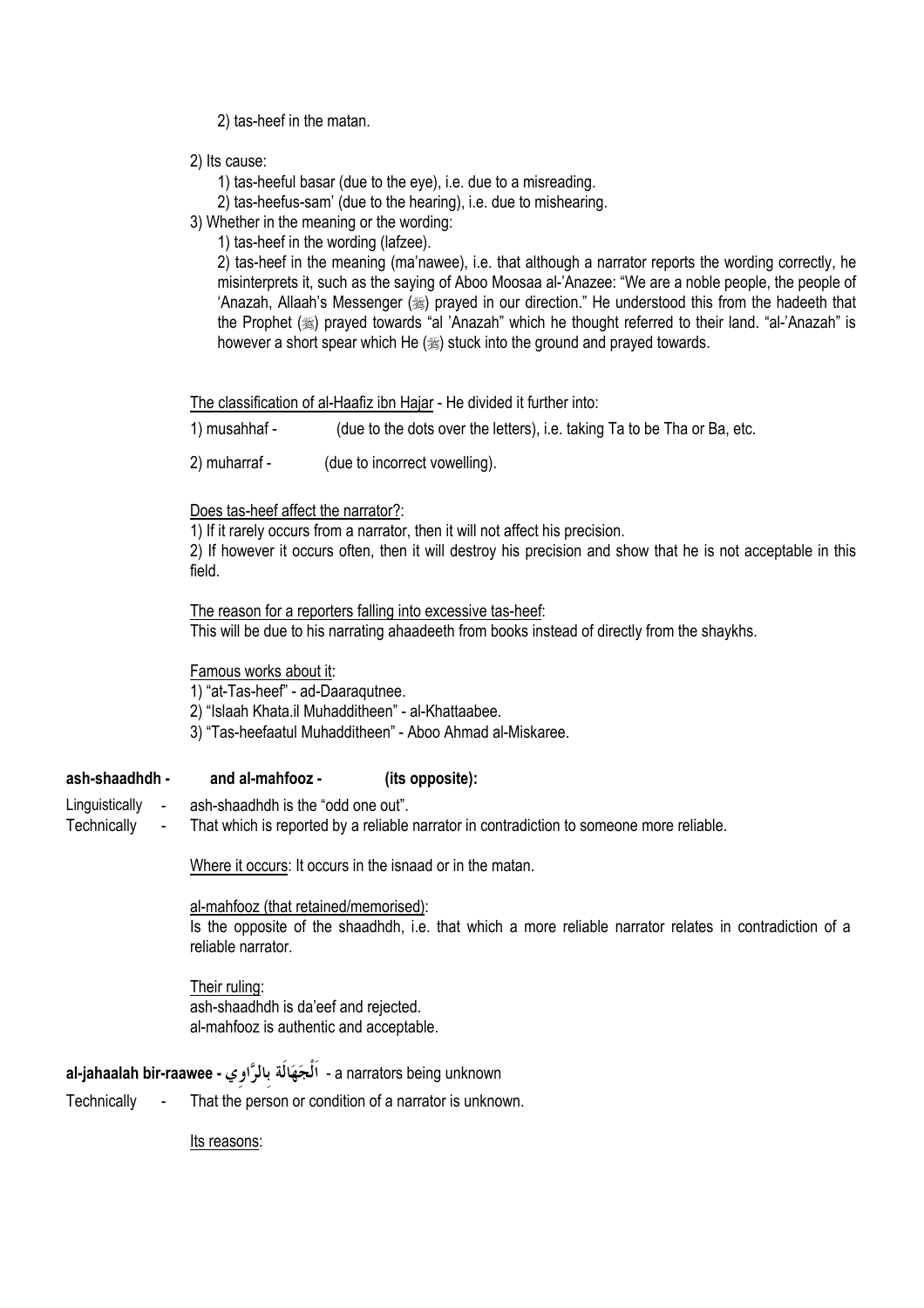1) That a narrator has many names, titles or descriptions, so he may be called by a title common to others.

2) That he narrates very little, so that maybe only a single person narrates from him.

3) That his name is not stated, being called "a shaykh", etc.

Example of (1): Muhammad ibn as-Saa.ib ibn Bishr al-Kalbee. Some call him "Muhammad ibn Bishr", others "Hammaad ibn as-Saa.ib", some "Abun-Nadr", some "Aboo Sa'eed" and some "Aboo Hishaam" so he may be thought to be a group of different people.

### The types of majhool:

1) majhoolul 'ayn -: He whose name is mentioned but only one person narrates from him.

The ruling regarding his narrations - They are not acceptable unless he is certified reliable.

How can he be certified reliable? - By one of two things:

1) That someone other than the narrator from him declares him to be reliable, or

2) That the person narrating from him declares him to be reliable, with the condition that he himself is a critic of narrators.

two or more narrate from, but not declared as reliable.

The ruling regarding his hadeeth - In the view of the majority, his narrations are rejected.

 $3)$  al-mubham  $-$ ("unclear"): That containing a narrator whose name is not stated.

Its ruling - It is rejected until he can be identified.

Will his narration be accepted if the narrator from him says something like "a reliable man narrated to me.....?" - It will still not be accepted since he may be reliable in the view of the narrator, but not so in the  $\overline{\mathsf{view}}$  of others.

Famous works on the subject:

1) "Moodihu Awhaamil Jam'i wat-Tafreeg" - al-Khateeb.

2) "al-Wuhdaan" - Imaam Muslim.

3) "al-Asmaa.ul Mubhamah fil Anbaa.il Muhkamah" - al-Khateeb.

4) "al-Mustafaad min Mubhamaatil Matan wal Isnaad" - Walee-uddeen al-'Iraagee.

# al-bid'ah - اَلْبِدْعَة -

Is of two types:

. That which amounts to kufr and takes a person out of Islaam: بدْعَةُ مُكَفَّرَة - bid'ah mukaffarah

2) bid'ah mufassaqah - بِدْعَةَ مَفَسَّقَةِ : That which makes a person a faasiq but not a kaafir.

The ruling regarding narrations of an innovator:

1) If his bid'ah is of the first type, then his narration's are rejected.

2) If of the second type, then according to the majority of the scholars his narration's are acceptable with two conditions:

1) That he is not a caller to his innovation, and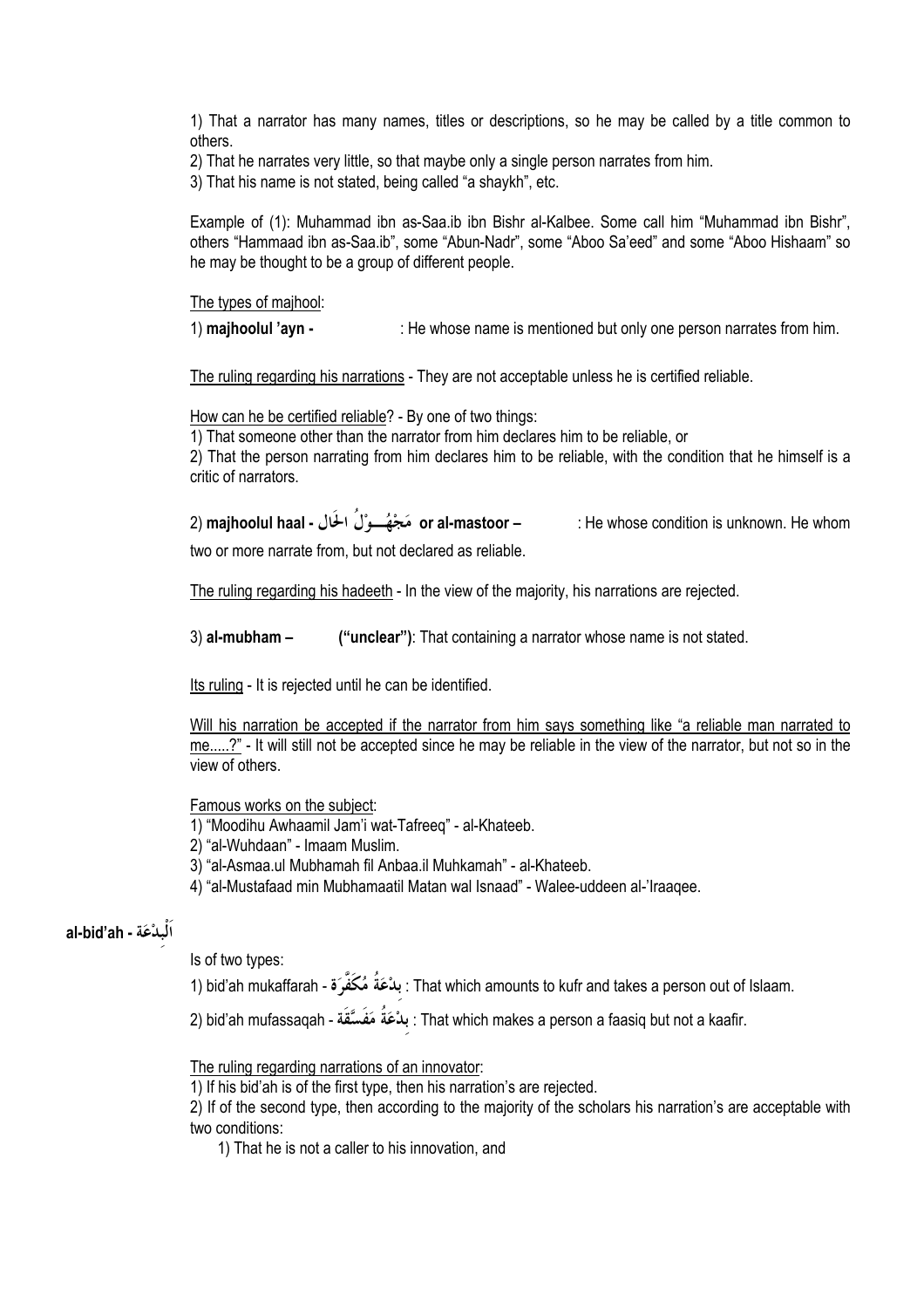2) That what he narrates does not support his innovation.

|                               | (weak memory) سُوْءُ الحَفْظ - soo.ul-hifz                                                                                                                                                                                                                                                                                                                                                                                |
|-------------------------------|---------------------------------------------------------------------------------------------------------------------------------------------------------------------------------------------------------------------------------------------------------------------------------------------------------------------------------------------------------------------------------------------------------------------------|
| Technically                   | One who is "sayyi.ul-hifz" is the one who is mistaken more than he is correct.                                                                                                                                                                                                                                                                                                                                            |
|                               | Its types:<br>1) One whose memory was always bad throughout his life. And some scholars of hadeeth call his<br>narration's "shaadhdh"<br>2) One whose memory became weak, either due to old age, his becoming blind or his books being burnt,<br>and he is called "al-mukhtalat".                                                                                                                                         |
|                               | The ruling for their narrations:<br>1) As regards the first, his narration's are rejected.<br>2) As regards the second, then:<br>1) What he is known to have reported before the "ikhtilaat" is acceptable.<br>2) What he reported after the "ikhtilaat" is rejected.<br>3) That which is not known whether it was before or after, then judgement is suspended until it is clear<br>which is the case.                   |
| al-ma'roof -                  | ("well-known")                                                                                                                                                                                                                                                                                                                                                                                                            |
| Technically<br>$\sim 100$     | That which the reliable narrator reports in contradiction to what a weak narrator reports; i.e. opposite of<br>the munkar, in the definition of Ibn Hajar.                                                                                                                                                                                                                                                                |
|                               | Classification of the hadeeth according to its source:                                                                                                                                                                                                                                                                                                                                                                    |
|                               | اَلْحَديْثَ القَدْسي - al-hadeethul qudsee (1                                                                                                                                                                                                                                                                                                                                                                             |
| Technically<br>$\sim$ $-$     | That which is narrated to us from the Prophet ( $\frac{1}{20}$ ) from his Lord, the Exalted and Mighty.                                                                                                                                                                                                                                                                                                                   |
|                               | The difference between it and the Qur.aan - The most obvious differences are:<br>1) As for the Qur.aan, then its meaning and wording is from Allaah and the hadeeth qudsee, its meaning<br>is from Allaah and its wording from the Prophet (#).<br>2) The Qur.aan is recited in Prayer as part of worship, but the hadeeth qudsee is not.<br>3) The Qur.aan is all mutawaatir and the hadeeth qudsee does not have to be. |
|                               | Compilations of ahaadeeth qudsiyyah: "al-Ittihaafaatus-Saniyyah bil Ahaadeethil Qudsiyyah" -<br>'Abdur-Ra'oof al-Manaawee, which contains 272 hadeeth.                                                                                                                                                                                                                                                                    |
| 2) al-marfoo' -               |                                                                                                                                                                                                                                                                                                                                                                                                                           |
| Linguistically<br>Technically | "Raised up".<br>That attributed to the Prophet ().                                                                                                                                                                                                                                                                                                                                                                        |
| 3) al-mawqoof -               |                                                                                                                                                                                                                                                                                                                                                                                                                           |
| Linguistically<br>Technically | "Suspended"<br>That attributed to the Companions.                                                                                                                                                                                                                                                                                                                                                                         |
|                               | It is also used for other than the Companions if restricted, e.g. mawqoof from az-Zuhree.                                                                                                                                                                                                                                                                                                                                 |
|                               | Terminology of the people of Khuraasaan - They call:                                                                                                                                                                                                                                                                                                                                                                      |

1) al-marfoo': "khabar" and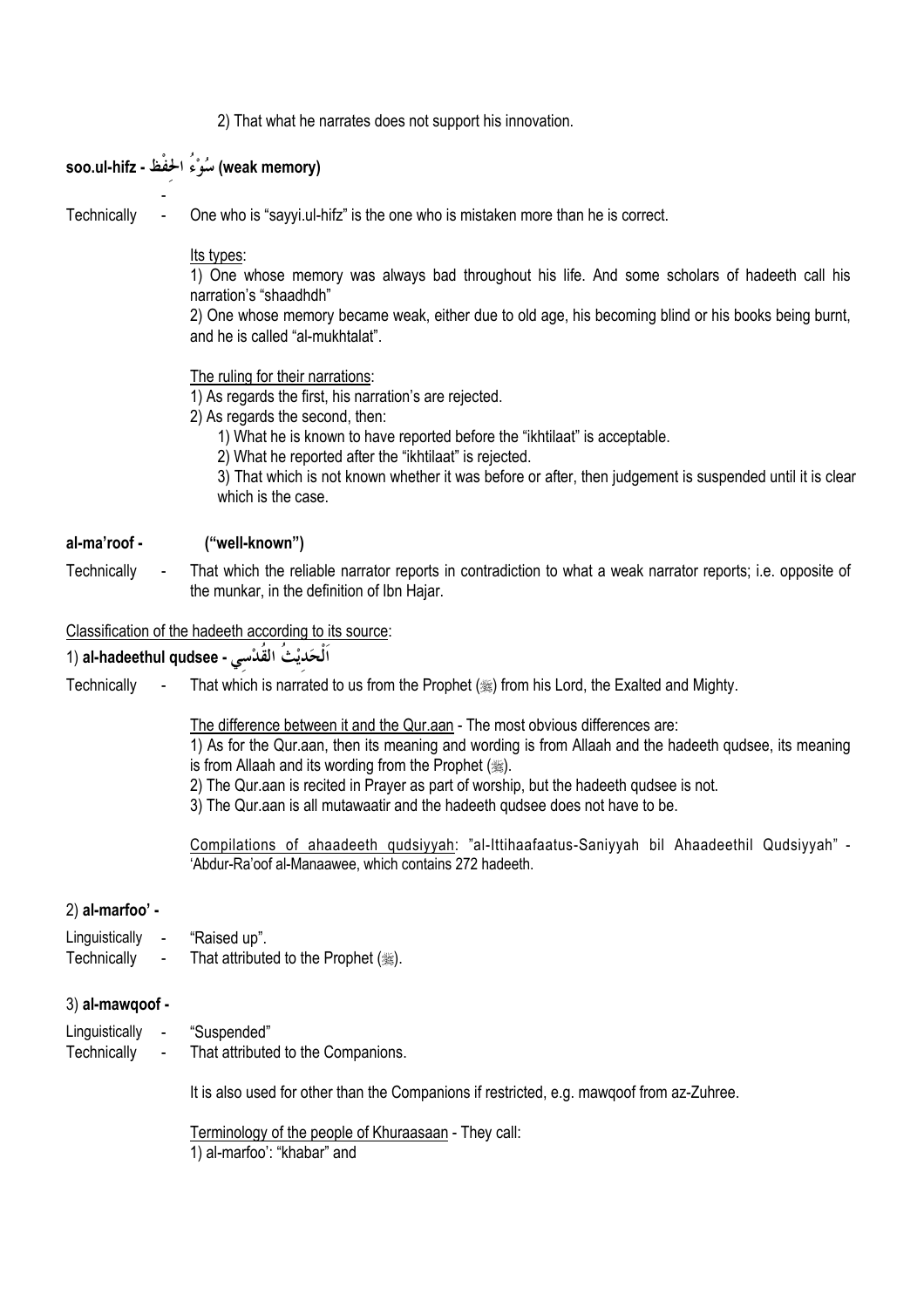2) al-mawgoof: "athar".

### That which has the ruling of being "marfoo":

Some types of narration have the appearance of the mawqoof but are given the ruling of being marfoo'. For example:

1) The saying of a Companion who is not known for reporting from the People of the Book, a saying which is not possible for it to come from his own deduction, e.g.

- 1) Information about things of the past, and
- 2) Information about the future or the unseen.
- 2) The Companion's saying: "We used to do so and so in the time of the Prophet (ﷺ)."

3) The Companion's saying: "We were ordered to do so and so", "We were forbidden to do so and so", "From the Sunnah is . . .".

4) The tafseer of a Companion relating to the reason for revelation of a certain aayah.

### And the mawgoof is not an independent proof

### 4) al-maqtoo' -

"Cut off" Linguistically

Technically Thaattributed to the Taabi'een or those after them, e.g. "al -Hasan al-Basree said: . . .".

### It is not a proof.

Usage of ash-Shaafi'ee and at-Tabaraanee - Some muhaddithoon, amongst them ash-Shaafi'ee and at-Tabaraanee, use the term Maqtoo' to refer to the Munqati'.

### al-musnad -

- Linquistically -"Attributed"
- Technically That whose isnaad is connected back to the Prophet (.).  $\mathbf{r}$

# - al-muttasil / اَلْمُتَّصل - al-muttasil

- Linguistically "Connected".
- Technically That whose isnaad is connected whether marfoo' or mawqoof.

A connected isnaad back to a taabi'ee is not referred to as being "muttasil" unless restricted, e.g. "muttasil to az-Zuhree"

ziyaadaatuth-thiqaat - ذِيَادَاتُ الثَّقَات

That which some reliable narrators report in addition to what other reliable narrators narrate from a certain hadeeth.

Scholars famous for devoting themselves to this: Aboo Bakar 'Abdullaah ibn Muhammad ibn Ziyaad an-Neesaabooree. Aboo Nu'aym al-Juriaanee. Abul Waleed Hassaan ibn Muhammad al-Qurashee.

Where it occurs:

1) In the text - by increase of a word or sentence.

2) In the isnaad - by declaring that which is mawqoof to be marfoo', or that mursal to be muttasil.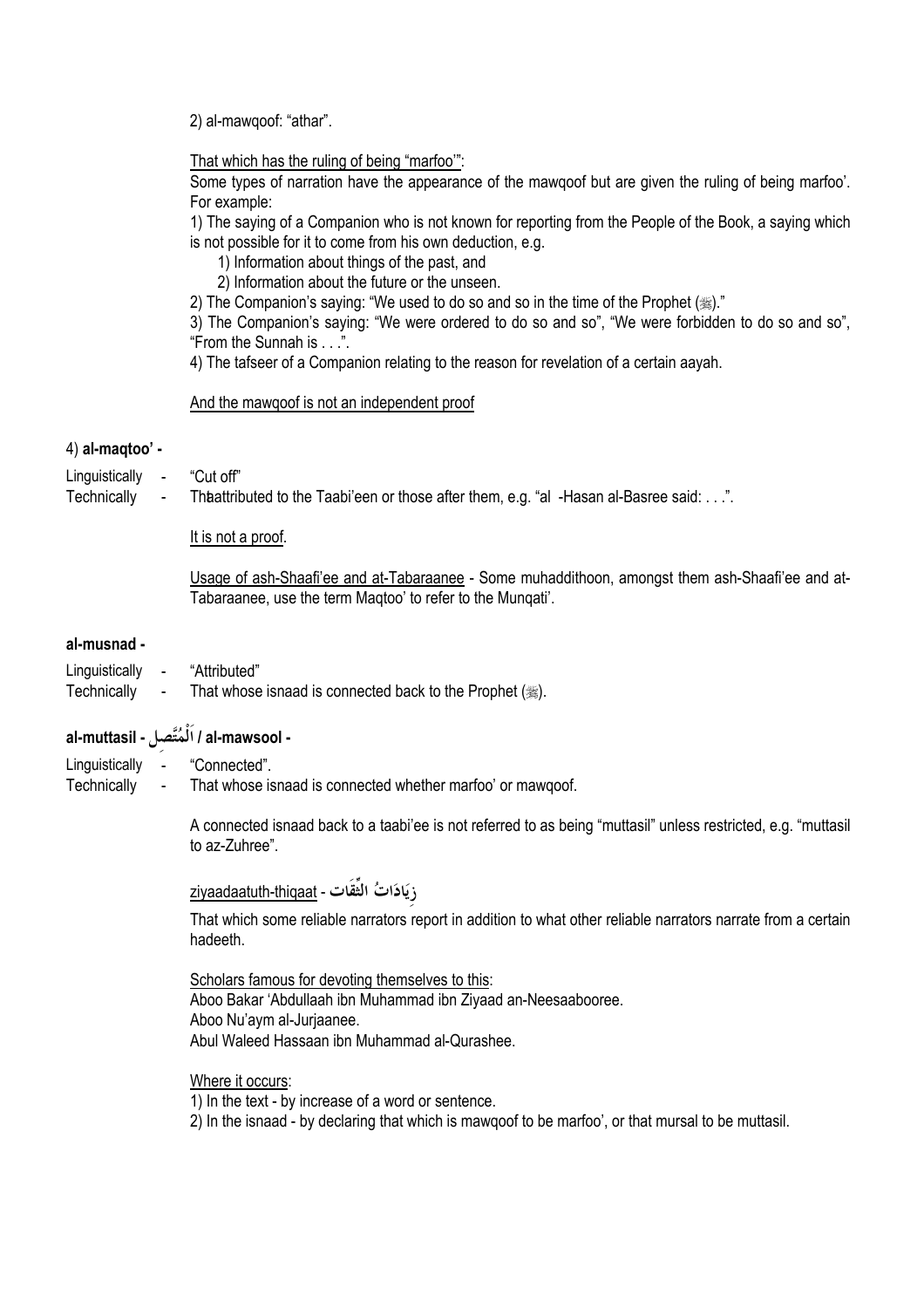The ruling of ziyaadah in the text - Scholars have differed about it:

1) Some always accept them,

2) Some always reject them, and

3) Some reject the addition if reported by the same narrator and accept it if reported by someone else.

Ibnus-Salaah divided the additions into three classes, to which an-Nawawee and others agreed. They are: 1) The addition which does not contradict that which other reliable narrators report, then this is accepted.

2) The addition which contradicts that which other reliable narrators or a more reliable narrator reports. then this is rejected and is shaadhdh.

3) The addition which partially contradicts the more reliable or the other reliable narrators, and is of two kinds:

1) Restriction of the unrestricted, and

2) Particularising the general.

And an-Nawawee declares that this is accepted.

The ruling for additions in the isnaad, i.e. whether an isnaad is muttasil or mursal, and whether an isnaad is marfoo' or mawgoof. Scholars differ about this, having four sayings:

1) The ruling is given in favour of the one who declares the isnaad to be muttasil or marfoo' (i.e. acceptance of the addition).

2) That the ruling is given in favour of the one who declares the isnaad to be mursal or mawgoof (i.e. rejection of the addition). [This being the saying of the most hadeeth scholars].

3) That the ruling is given in favour of the majority.

4) That the ruling is given in favour of the one with better memory.

# al-i'tibaar - الإعْتبَار

Gathering the chains of narration of a hadeeth reported by a narrator to see if others also report it or not. Technically

# al-mutaabi' - الْمُتَابِع - 'at-taabi

The hadeeth whose narrators also narrate that which the original narrator in question reports in wording Technically and meaning, being reported from the same Companion.

### ash-shaahid - الشَّاهد

Technically The hadeeth whose narrators also narrate that which the original narrator in question reports in wording and meaning or only in meaning, but from a different Companion.

> So al-i'tibaar is the process of following up chains of narration of a particular hadeeth in order to find supports (shawaahid and mutaaba'aat).

A different usage of the terms - Some scholars use:

at-taabi' - to mean that supporting narration which has the same wording, whether or not reported from the same Companion, and

ash-shaahid - to mean that supporting narration which has the same meaning, whether or not reported from the same Companion.

And they may be used interchangeably without any harm since their purpose is one, i.e. supporting the original narration.

### al-mutaaba'ah -

Linguistically "Aareement".

Technically That a narrator agrees to the narration of others in narrating a certain hadeeth.